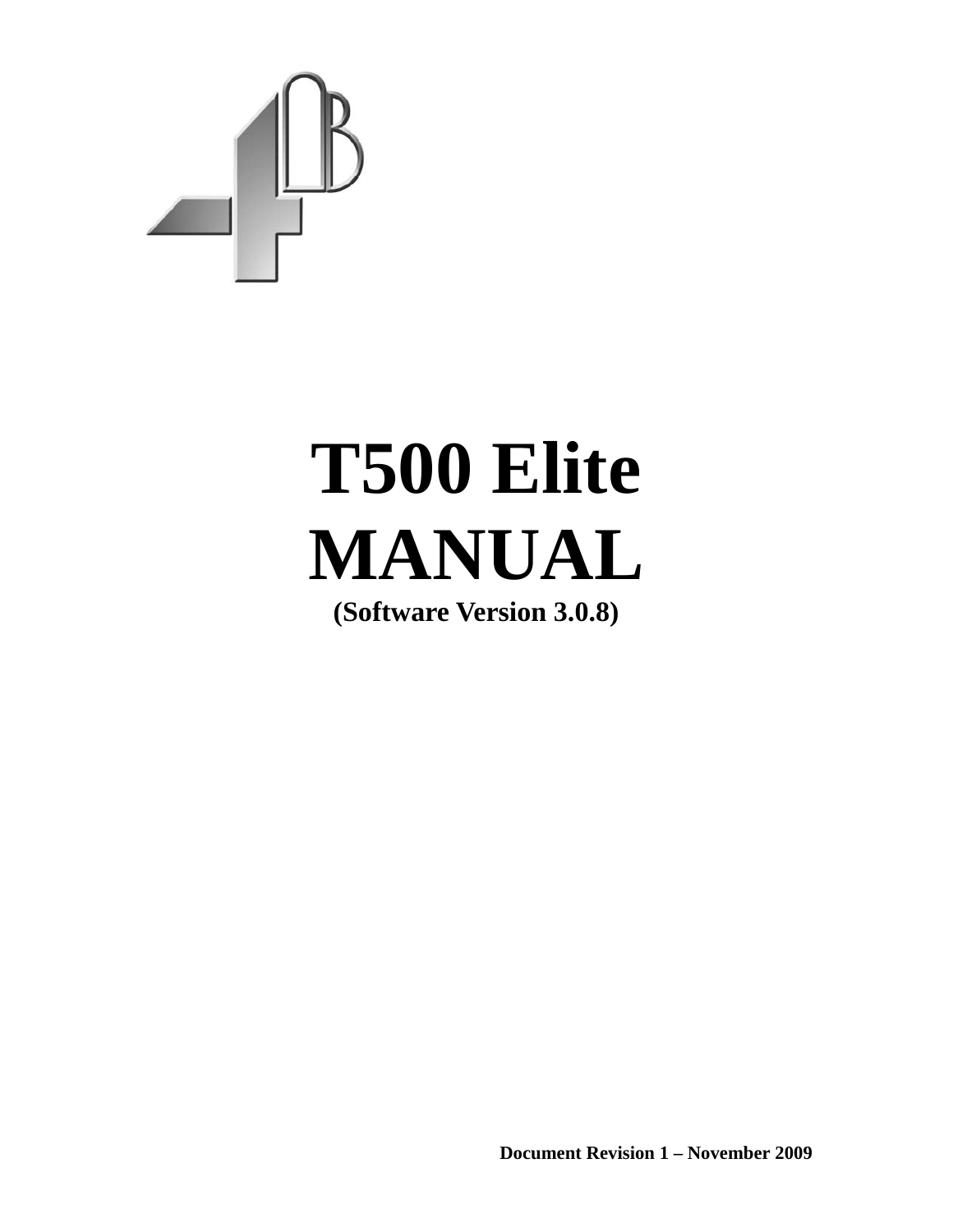# **CONTENTS**

### **INTRODUCTION**

#### **1 SPECIFICATIONS**

- 1.1 CONTROL UNIT
- 1.2 BEARING TEMPERATURE SENSORS
- 1.3 TEMPERATURE NODE TN4e.
- 1.4 R500 RELAY OPTION
- 1.5 HOTBUS 2

#### **2 INSTALLATION INSTRUCTIONS**

- 2.1 CONTROL UNIT
- 2.2 BEARING TEMPERATURE SENSORS

#### **3 ELECTRICAL WIRING**

#### **4 OPERATING INSTRUCTIONS**

- 4.1 T500 ELITE SET UP
- 4.2 NORMAL OPERATION
- 4.3 SENSOR ALARM DETECTION AND DISPLAY
- 4.4 ALARM LOG
- 4.5 WARNING RELAY CANCEL (ACKNOWLEDGE)
- 4.6 ALARM CONDITION SETUP
- 4.7 T500 MENU SELECTION
- 4.8 FIELDBUS OPTIONS
- 4.9 STATUS MONITOR
- 4.10 SENSOR NAME EDITING
- 4.11 DOWNLOADING

#### **CHECKLIST**

#### **5 CONTACT INFORMATION**

#### **DRAWINGS**

- A CONNECTING THE T500 ELITE TO AN AC SUPPLY
- B CONNECTING THE T500 ELITE TO A DC SUPPLY
- C FITTING OF TEMPERATURE SENSOR TO BEARING
- D GENERAL INTERCONNECTION DIAGRAM
- E R500 RELAY INTERFACE CONNECTION DETAIL
- F CONNECTING THE R500 TO AN AC SUPPLY
- G CONNECTING THE R500 TO A DC SUPPLY
- H T500/R500 HOTBUS 2 CONNECTIONS
- J TN4e HOTBUS 2 AND SENSOR CONNECTIONS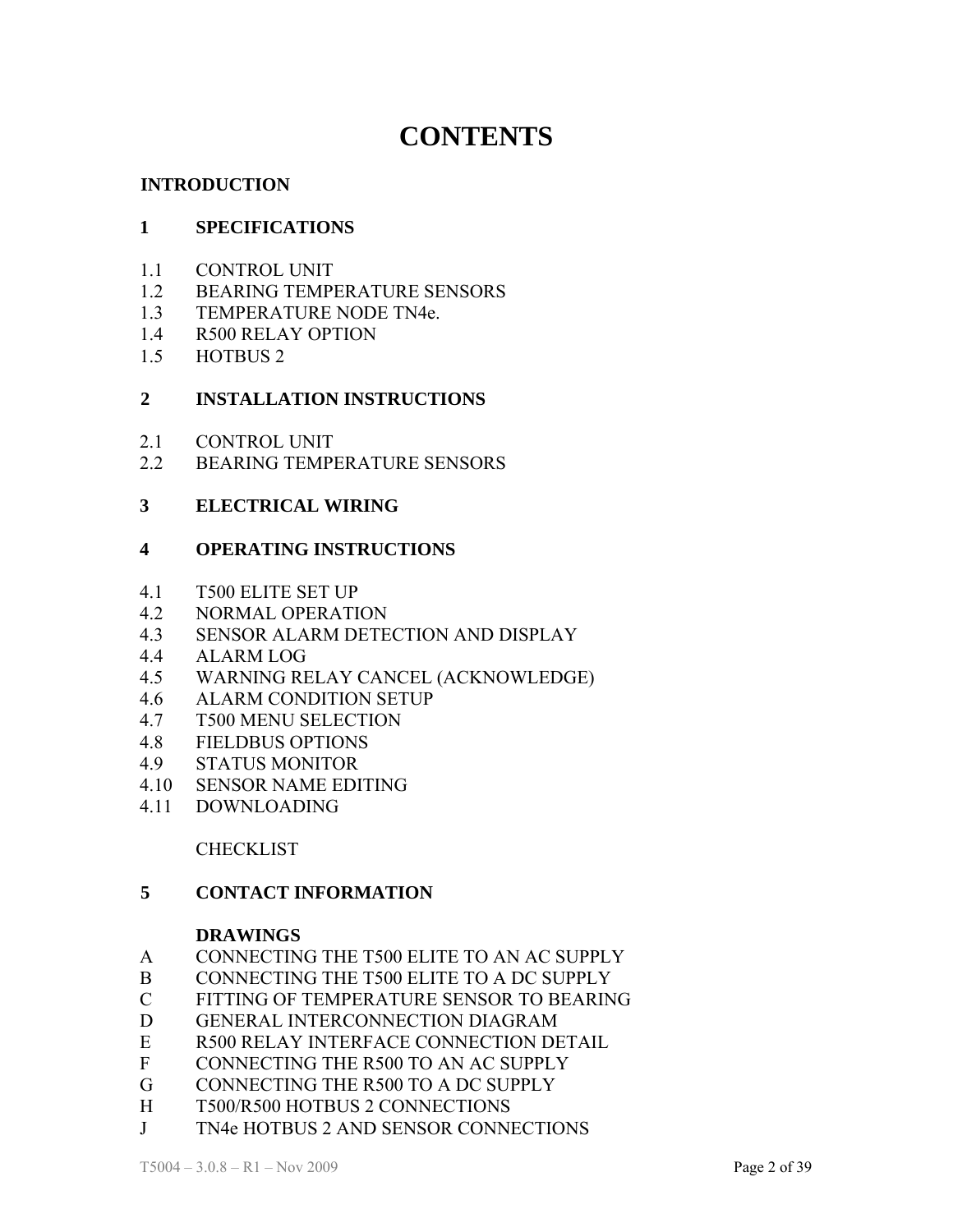

Dear 4B Customer:

Congratulations on your purchase. 4B appreciates your business and is pleased you have chosen our products to meet your needs.

Please read in its entirety and understand the literature accompanying the product before you place the product into service. Please read the safety precautions carefully before operating the product. With each product you purchase from 4B, there are some basic but important safety considerations you must follow to be sure your purchase is permitted to perform its design function and operate properly and safely, giving you many years of reliable service. Please read and understand the Customer Safety Responsibilities listed below. Failure to follow this safety directive and the Operation Manuals and other material furnished or referenced, may result in serious injury or death.

#### *SAFETY NOTICE TO OUR CUSTOMERS*

- A. In order to maximize efficiency and safety, selecting the right equipment for each operation is vital. The proper installation of the equipment, and regular maintenance and inspection is equally important in continuing the proper operation and safety of the product. The proper installation and maintenance of all our products is the responsibility of the user unless you have asked 4B to perform these tasks.
- B. All installation and wiring must be in accordance with Local and National Electrical Codes and other standards applicable to your industry. (Please see the article "Hazard Monitoring Equipment Selection, Installation and Maintenance" at www.go4b.com.) The installation of the wiring should be undertaken by an experienced and qualified professional electrician. Failure to correctly wire any product and/or machinery can result in the product or machine failing to operate as intended, and can defeat its design function.
- C. Periodic inspection by a qualified person will help assure your 4B product is performing properly. 4B recommends a documented inspection at least annually and more frequently under high use conditions.
- D. Please see the last page of this manual for all warranty information regarding this product.

#### *CUSTOMER SAFETY RESPONSIBILITIES*

#### **1. READ ALL LITERATURE PROVIDED WITH YOUR PRODUCT**

Please read all user, instruction and safety manuals to ensure that you understand your product operation and are able to safely and effectively use this product.

#### **2. YOU BEST UNDERSTAND YOUR NEEDS**

Every customer and operation is unique, and only you best know the specific needs and capabilities of your operation. Please call the 24-hour hotline at 309-698-5611 for assistance with any questions about the performance of products purchased from 4B. 4B is happy to discuss product performance with you at any time.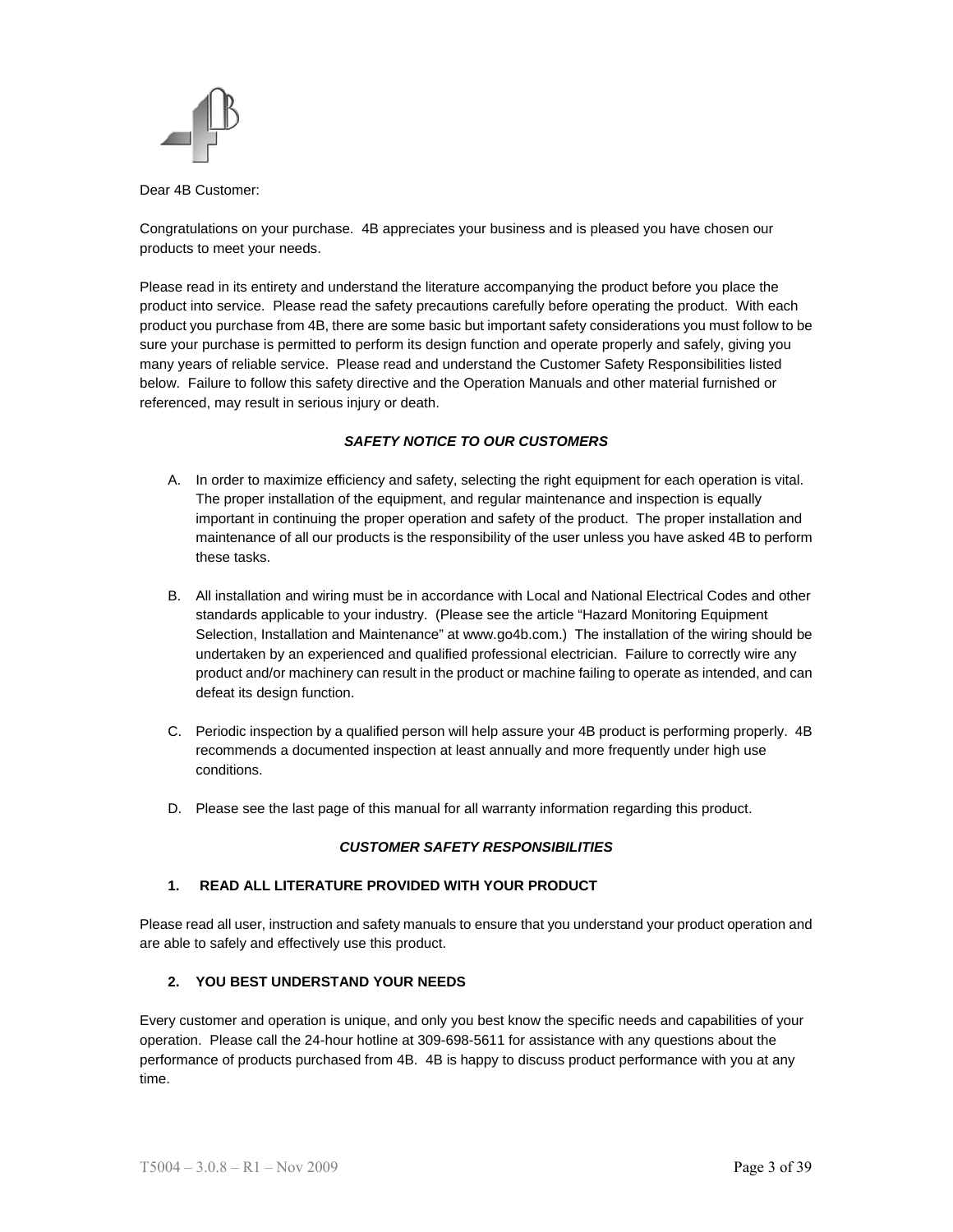#### **3. SELECT A QUALIFIED AND COMPETENT INSTALLER**

Correct installation of the product is important for safety and performance. If you have not asked 4B to perform the installation of the unit on your behalf, it is critical for the safety of your operation and those who may perform work on your operation that you select a qualified and competent electrical installer to undertake the installation. The product must be installed properly to perform its designed functions. The installer should be qualified, trained, and competent to perform the installation in accordance with Local and National Electrical Codes, all relevant OSHA Regulations, as well as any of your own standards and preventive maintenance requirements, and other product installation information supplied with the product. You should be prepared to provide the installer with all necessary installation information to assist in the installation.

#### **4. ESTABLISH AND FOLLOW A REGULAR MAINTENANCE AND INSPECTION SCHEDULE FOR YOUR 4B PRODUCTS**

You should develop a proper maintenance and inspection program to confirm that your system is in good working order at all times. You will be in the best position to determine the appropriate frequency for inspection. Many different factors known to the user will assist you in deciding the frequency of inspection. These factors may include but are not limited to weather conditions; construction work at the facility; hours of operation; animal or insect infestation; and the real-world experience of knowing how your employees perform their jobs. The personnel or person you select to install, operate, maintain, inspect or perform any work whatsoever, should be trained and qualified to perform these important functions. Complete and accurate records of the maintenance and inspection process should be created and retained by you at all times.

#### **5. RETAIN AND REFER TO THE OPERATION MANUAL FOR 4B'S SUGGESTED MAINTENANCE AND INSPECTION RECOMMENDATIONS**

As all operations are different, please understand that your specific operation may require additional adjustments in the maintenance and inspection process essential to permit the monitoring device to perform its intended function. Retain the Operation Manual and other important maintenance and service documents provided by 4B and have them readily available for people servicing your 4B equipment. Should you have any questions, please call the 4B location who supplied the product or the 24-hour hotline number in the USA -309-698-5611.

#### **6. SERVICE REQUEST**

If you have questions or comments about the operation of your unit or require the unit to be serviced please contact the 4B location who supplied the product or send your request via fax (309-698-5615), email (4b-usa@go4b.com), or call us via our 24-hour hotline number in the USA - 309-698-5611. Please have available product part numbers, serial numbers, and approximate date of installation. In order to assist you, complete the following information after the product has been placed into service and fax this page to 309-698-5615.

| <b>SITE NAME:</b>      |  |
|------------------------|--|
| SITE LOCATION:         |  |
| <b>CONTACT NAME:</b>   |  |
| <b>CONTACT NUMBER:</b> |  |
| <b>PART NUMBER:</b>    |  |
| <b>SERIAL NUMBER:</b>  |  |
| DATE OF INSTALL:       |  |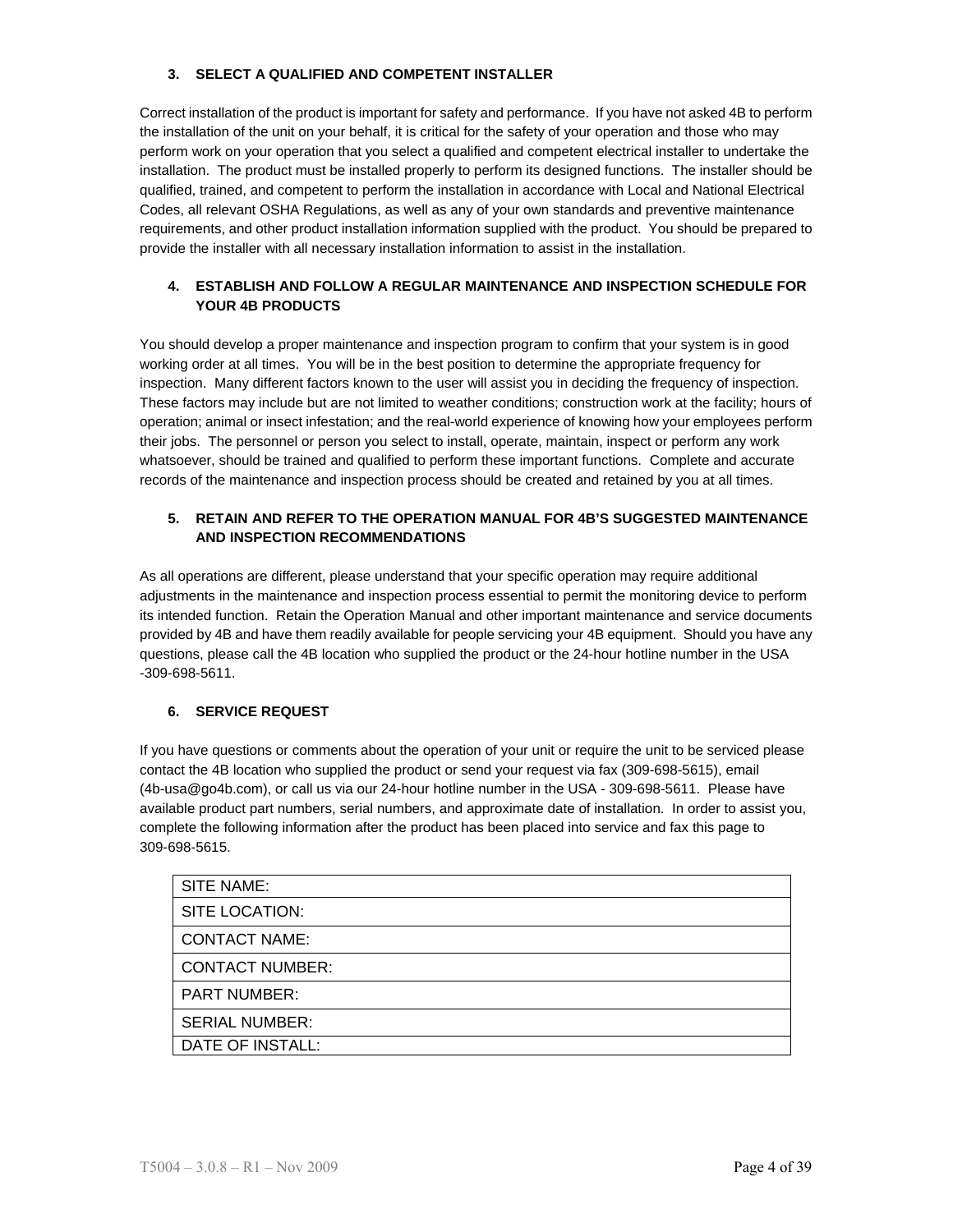# **ATTENTION**

# **IMPORTANT SOFTWARE UPDATE**

A key lock feature has been added to the T500 software. After 20 seconds of inactivity the keypad will lock. After it is locked if you press any key the display will say "Keypad Locked". To unlock press  $\uparrow \rightarrow \downarrow$  in order. If you make a mistake wait 1 second and try again.

To enter the 'Setup' menu T500 unit you will now need a password. The password for the T500 is ↑←↑↓.

There is now a relay timer setting when a T500 is used in conjunction with a R500. When you program your sensor input and you reach the relay number section you will be prompted "do you want a timer delay" if yes is selected you will be prompted to enter a relay timer delay. This delay can be set from 0‐99 seconds only affects the chosen R500 relay not the internal relay in the T500. If an R500 is not being used this feature can be ignored.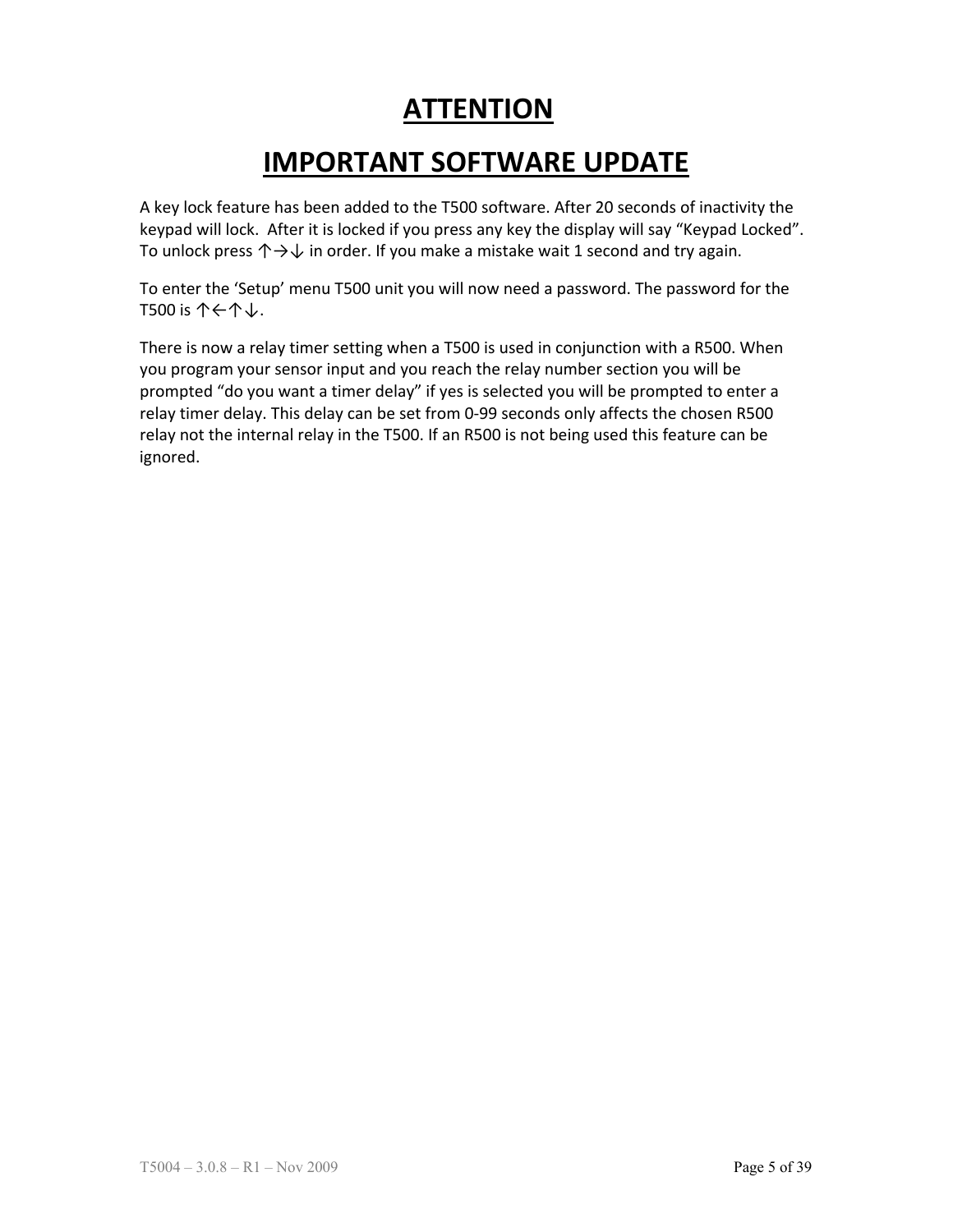# **T500 ELITE SENSOR MONITOR**

### **INTRODUCTION**

The T500 ELITE is a microprocessor-controlled unit, which is able to accept signals from temperature sensors or voltage free thermostat and relay contacts in groups of 1 to 4, and is able to cause alarm and shutdown of a machine when alarm conditions are detected. The control unit is housed in a self-contained wall-mounting enclosure. The temperature sensors are separate items for mounting on bearings and the contact sensing may be any voltage free contact device having either **N**ormally **O**pen or **N**ormally **C**losed contact state. The T500 ELITE will operate from 115v to 230v AC or from 12v to 24v DC.

## **1. SPECIFICATIONS**

#### 1.1 The Control Unit

A plastic enclosure houses the electronics and terminal connectors. The unit contains a printed circuit board to accommodate power supply circuitry, alarm relay, microprocessor and terminals. A short ribbon cable is connected to the lid of the enclosure where the display, keyboard and led indicators are mounted.

| Electrical Supply (T5004V46C) |  | 115 / 230 Volts AC 50 / 60 Hz                  |
|-------------------------------|--|------------------------------------------------|
| (T5004V4C)                    |  | 12 / 24 Volts DC                               |
| Power Consumption             |  | <b>12 WATTS MAXIMUM</b>                        |
| <b>Alarm Relay Contacts</b>   |  | 1 Pole normally open 8A@ 250VAC                |
| <b>Sensor Inputs</b>          |  | Via an RS485, 2 wire communications<br>network |
| <b>Sensor Supply</b>          |  | 24V DC (200 ma available)                      |
| Terminals                     |  | Power 4mm <sup>2</sup> 14 AWG max              |
|                               |  | Signals 2.5mm <sup>2</sup> 16 AWG max Plug In  |
| Protection                    |  | NEMA12, IP55, Class II DIVI, E, F, G           |
| Height                        |  | 9.7", 246mm                                    |
| Width                         |  | 7.4", 188mm                                    |
| Depth                         |  | 4", 102mm                                      |
| <b>Fixing Centres</b>         |  | 8.75" high x 4" wide, 222mm x 102mm            |
| Cable Entry                   |  | 2 Holes 11/8" DIA, 28mm, 3/4" CONDUIT          |
| Weight                        |  | 3lbs, 1.3Kg                                    |
| Maximum number of TN4         |  | 64                                             |
| Maximum connected sensors     |  | 256 (4 per TN4)                                |
| Maximum alarm relays          |  | 64 (In groups of 16 by using the optional      |
|                               |  | R5004V4 or R5004V46 interface)                 |
| Sensing temperature range     |  | -23°F to +230°F (-31°C to +110°C)              |
| Display                       |  | 4 line by 20 characters LCD with backlight.    |
| Keyboard                      |  | 5 programming keys.                            |
| <b>Status Indicator Lamps</b> |  | Viewed through front panel                     |
|                               |  | <b>POWER</b>                                   |
|                               |  | <b>ALARM</b>                                   |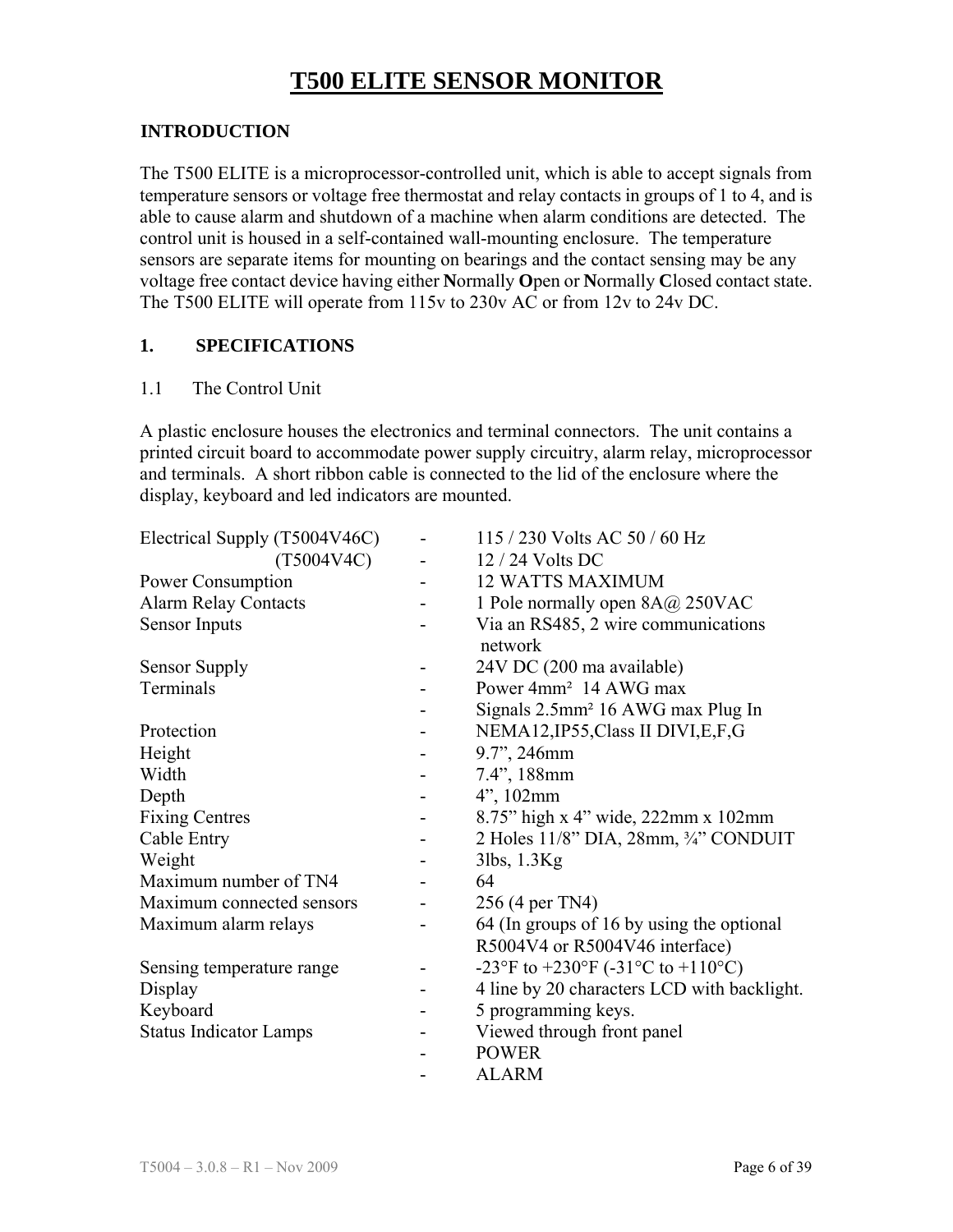#### **1.2 Bearing Temperature Sensors**

#### 1.2.1 Bearing Temperature Sensor, NTC – WDB20V3CA

The temperature Sensor is designed to screw into the bearing housing in a grease nipple hole or other tapped hole and will detect excessive temperature of the bearing housing. The body of the sensor contains a negative temperature coefficient (NTC) thermistor, which has a variable temperature characteristic. Four WDB20V3CA sensors can be connected to a TN4(e) temperature node. A two cores plus drain cable is permanently attached to the sensor body. A grease nipple is provided in the body of the sensor to allow greasing of the bearing in the normal manner.

| <b>SENSING TEMPERATURE (TN4e)</b> | $\blacksquare$           | -23°F to 230°F (-31°C to +110°C)                                                        |
|-----------------------------------|--------------------------|-----------------------------------------------------------------------------------------|
| <b>ACCURACY</b>                   |                          | $\pm 1.8$ °F (1°C)                                                                      |
| <b>SENSING VOLTAGE</b>            | ٠                        | 5V DC Approx                                                                            |
| NORMAL OPERATING CURRENT          | $\blacksquare$           | 1 ma                                                                                    |
| <b>FIXING THREAD</b>              |                          | $1/8$ " NPT                                                                             |
| <b>CABLE</b>                      | $\blacksquare$           | $2 \text{ Core} + \text{drain } 0.75 \text{mm}^2 \text{ } 9 \text{ft } (3 \text{Mtr.})$ |
|                                   |                          | long                                                                                    |
| <b>PROTECTION</b>                 | $\overline{\phantom{a}}$ | <b>CSA Class II Division I</b>                                                          |
|                                   |                          | <b>GROUPS E, F AND G</b>                                                                |
|                                   |                          |                                                                                         |

1.2.2 Bearing Temperature Sensor, PTC – WDB24V3CA (typical example)

The temperature Sensor is designed to screw into the bearing housing in a grease nipple hole or other tapped hole and will detect excessive temperature of the bearing housing. The body of the sensor contains a positive temperature coefficient (PTC) thermistor, which has a fixed temperature characteristic. Four WDB24V3CA sensors can be connected to a TN4e temperature node. A two cores plus drain cable is permanently attached to the sensor body. A grease nipple is provided in the body of the sensor to allow greasing of the bearing in the normal manner.

| <b>TRIP TEMPERATURE</b>  | $\sim$         | $176^{\circ}F(80^{\circ}C)$ [this example only]                                          |
|--------------------------|----------------|------------------------------------------------------------------------------------------|
| <b>SENSING VOLTAGE</b>   |                | 5V DC Approx                                                                             |
| NORMAL OPERATING CURRENT | $\blacksquare$ | 1 ma                                                                                     |
| <b>FIXING THREAD</b>     |                | $1/8$ " NPT                                                                              |
| <b>CABLE</b>             | $\blacksquare$ | $2 \text{ Core} + \text{drain } 0.75 \text{mm}^2 \text{ } 9 \text{ft } (3 \text{ Mtr.})$ |
| <b>PROTECTION</b>        | $\blacksquare$ | long<br><b>CSA Class II Division I</b><br><b>GROUPS E, F AND G</b>                       |

See page 20 for a list of PTC type numbers and temperatures.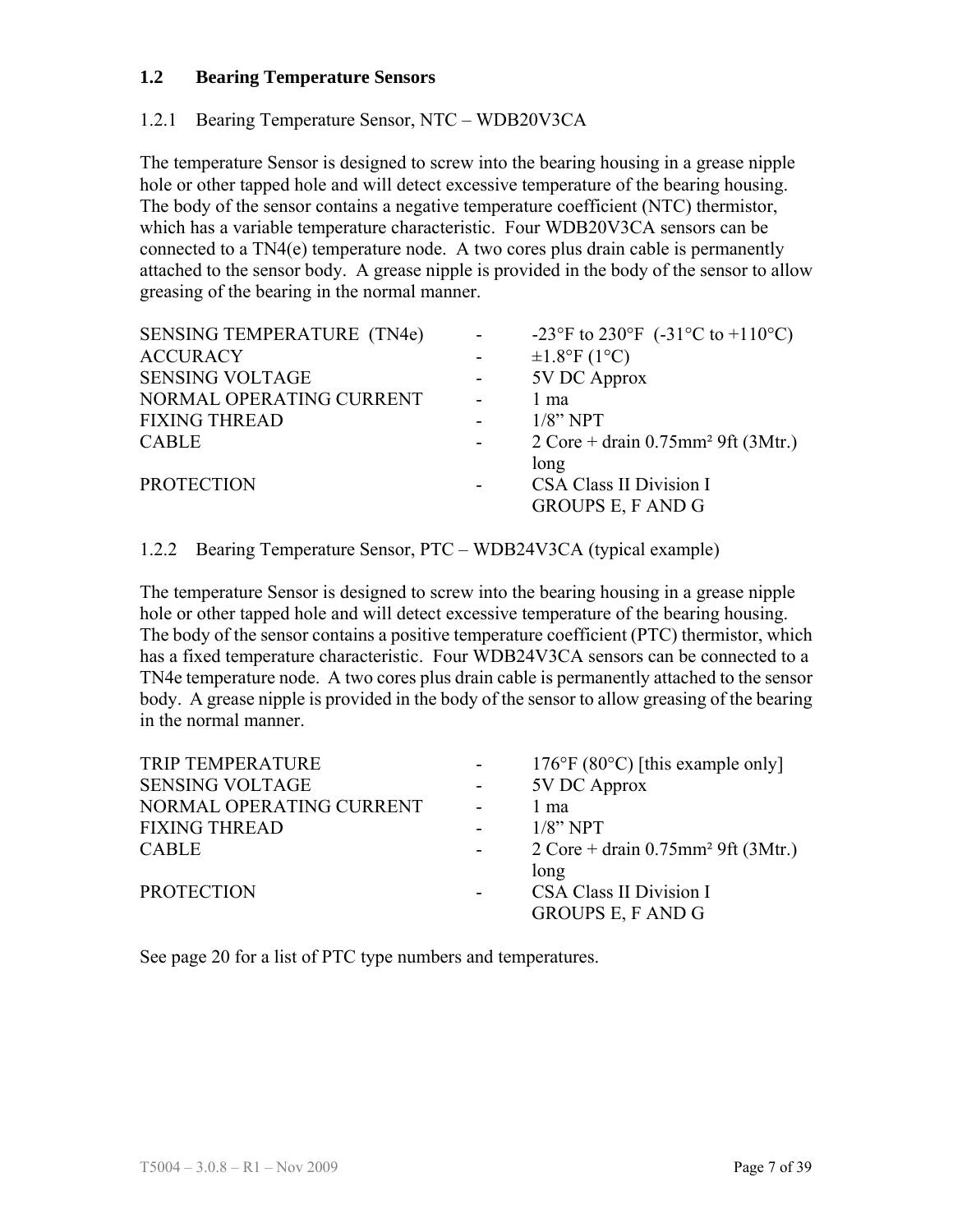#### **1.3 Temperature NodeTN4e.**

The TN4e is supplied either in an ABS housing complete with cable glands for use in Europe or in a Crouse-Hinds type CU enclosure. The TN4e is equipped with a microprocessor which will provide up to four scaled and linear temperature readings in the range -23°F to  $+230$ °F  $\pm 2$ °F. The microprocessor design ensures a consistently reliable performance. The T500 elite communicates with the TN4e using an industrial standard RS485 communications system. The T500 also provides power for each of the 64 TN4e through the communications cable. When operating with 64 TN4e connected the time taken to update all of the 256 temperatures is approximately 8 seconds. An industrial standard Belden or equivalent two twisted pair communications cable is used to connect the T500 elite to the TN4e. This communications bus is referred to as HOTBUS 2. The HOTBUS 2 uses one pair of cables to carry the communications signals and another pair to carry the power supply. The cable includes an overall screen to provide signal protection.

| <b>SENSING TEMPERATURE</b> |                  | -23°F to +230°F $(-31^{\circ}C \text{ to } +110^{\circ}C)$ |
|----------------------------|------------------|------------------------------------------------------------|
| <b>ACCURACY</b>            |                  | $\pm 2$ °F (1°C)                                           |
| <b>SUPPLY VOLTAGE</b>      | $\sim 100$       | 12V-24V DC $\pm 10\%$ (27VDC MAX)                          |
| <b>MAX. CURRENT</b>        |                  | 5ma (Peak, Including LED)                                  |
| <b>PROTECTION</b>          | $\sim 100$       | CSA CLII Div1 GP E, F & G                                  |
|                            |                  | -20 $^{\circ}$ C to +55 $^{\circ}$ C IP66                  |
| <b>CABLE TYPE</b>          | $\sim$ 100 $\mu$ | BELDEN or equivalent (UL2919)                              |
|                            |                  |                                                            |

#### **1.4 Optional Relay Interface.**

The optional R50016V345 relay interface unit is equipped with 16 alarm relays. Each relay provides a single pole changeover contact rated 250V AC at 5Amp. The T500 can be programmed to operate with up to 64 alarm relays with any number of sensors programmed to operate any alarm relay. When a sensor exceeds its programmed alarm tolerance, the relay associated with that sensor will operate. Each relay can be programmed to respond immediately or after a programmed delay period.

| R5004 Electrical specification |                          |                                                        |  |
|--------------------------------|--------------------------|--------------------------------------------------------|--|
| Electrical Supply R5004V46C    | $\overline{\phantom{0}}$ | 100 - 230 Volts AC $\pm$ 10% @ 50 / 60 Hz              |  |
| R5004V4C                       |                          | 24 Volts DC $\pm 10\%$                                 |  |
| Power Consumption              |                          | 12 WATTS                                               |  |
| <b>Alarm Relay Contacts</b>    |                          | 1 Pole change over 5A@ 250VAC x 16                     |  |
| Terminals                      |                          | Power 4mm <sup>2</sup> 14 AWG max                      |  |
|                                |                          | Relay 2.5mm <sup>2</sup> 16 AWG max PLUG IN            |  |
| Protection                     |                          | NEMA12, IP55, Class II DIVI, E, F, G                   |  |
| Height                         |                          | 9.7", 246mm                                            |  |
| Width                          |                          | 7.4", 188mm                                            |  |
| Depth                          |                          | $4$ ", 102mm                                           |  |
| <b>Fixing Centres</b>          |                          | 8.75" high x 4" wide, 222mm x 102mm                    |  |
| Cable Entry                    | -                        | 2 Holes $11/8$ " DIA, $28$ mm, $\frac{3}{4}$ " CONDUIT |  |
| Weight                         |                          | 3lbs, 1.3Kg                                            |  |
| <b>Status Indicator Lamps</b>  |                          | <b>POWER</b>                                           |  |
| Unit Address range             |                          | $0 - 7$ (Factory Default = 0)                          |  |
|                                |                          |                                                        |  |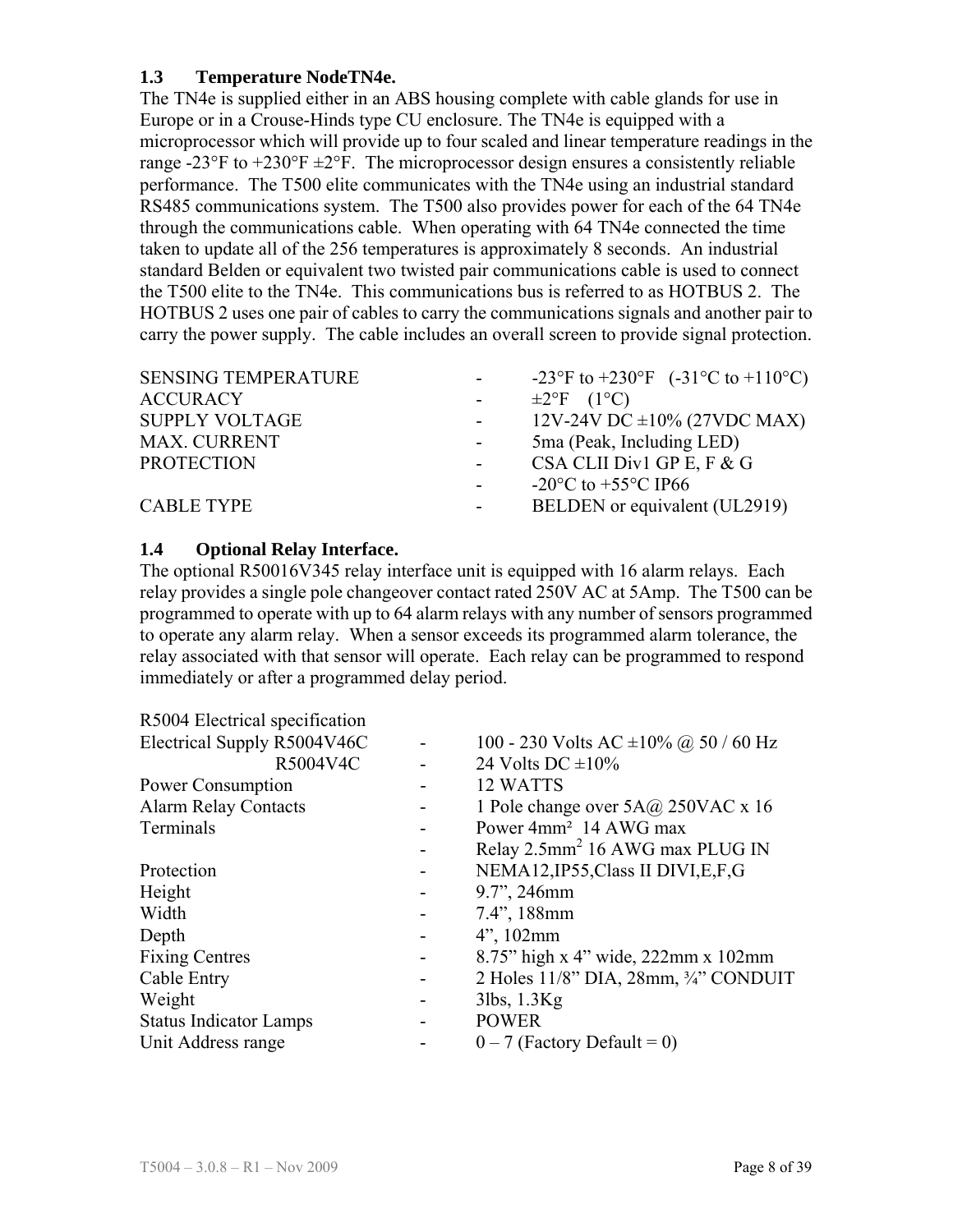The T500 Elite software Version 3.x.x has been designed to support 4 R5004 relay interface units. Together they provide a total of 64 alarm relays. Each relay interface is fitted with a unit address selector switch. This switch allow up to 8 unit addresses although only the first 4 are currently used. Address '0' provides relays in the range of 1 to 16 and address '1' provides relays in the range  $17 - 32$ , address '2' provides relays in the range 33 – 48 and address '3' provides relays in the range 49 - 64. The address must be set BEFORE power is applied. The relay interface units are shipped from the factory set to address '0'. If you intend to use 2, 3 or 4 relay units you must set each of the R500 interfaces to address 1, 2, or 3 accordingly. Additional relay interface units may be connected to the HOTBUS communications network using the same unit address. This will duplicate exactly the functions of the first unit. This can be useful when local and remote alarm indication may be needed.

# **1.5 HOTBUS**

HOTBUS is the term used to refer to the communications system used with the T500 elite and the sensor network. This network is an active communications system and as such is not restricted to monitoring temperatures. Other HOTBUS sensors will become available in the future and can be mixed freely on the HOTBUS system.

## **2 INSTALLATION INSTRUCTIONS**

### 2.1 The Control Unit

The Control Unit box should be installed in a suitable control or starter switch room and mounted at an eye level position so that the warning lights and display can be readily seen. The box should have sufficient space to open the lid for wiring. An audible alarm, hooter or visual indicator lamp can be installed in or outside of the control room.



**The Control Unit is susceptible to static voltage. Connection of a clean ground to terminal 29 is essential for optimum performance. Prior to this connection, static handling precautions should be taken.**

### **2.2 Bearing Temperature Sensors (Grease through type)**

rollers. Each sensor has a greasing by-pass and is installed in the bearing as Drawing  $C$ . The temperature sensors are screwed into the grease holes of the bearings for the elevator leg head pulley, boot pulley and jockey pulley, where fitted or the bearings for conveyor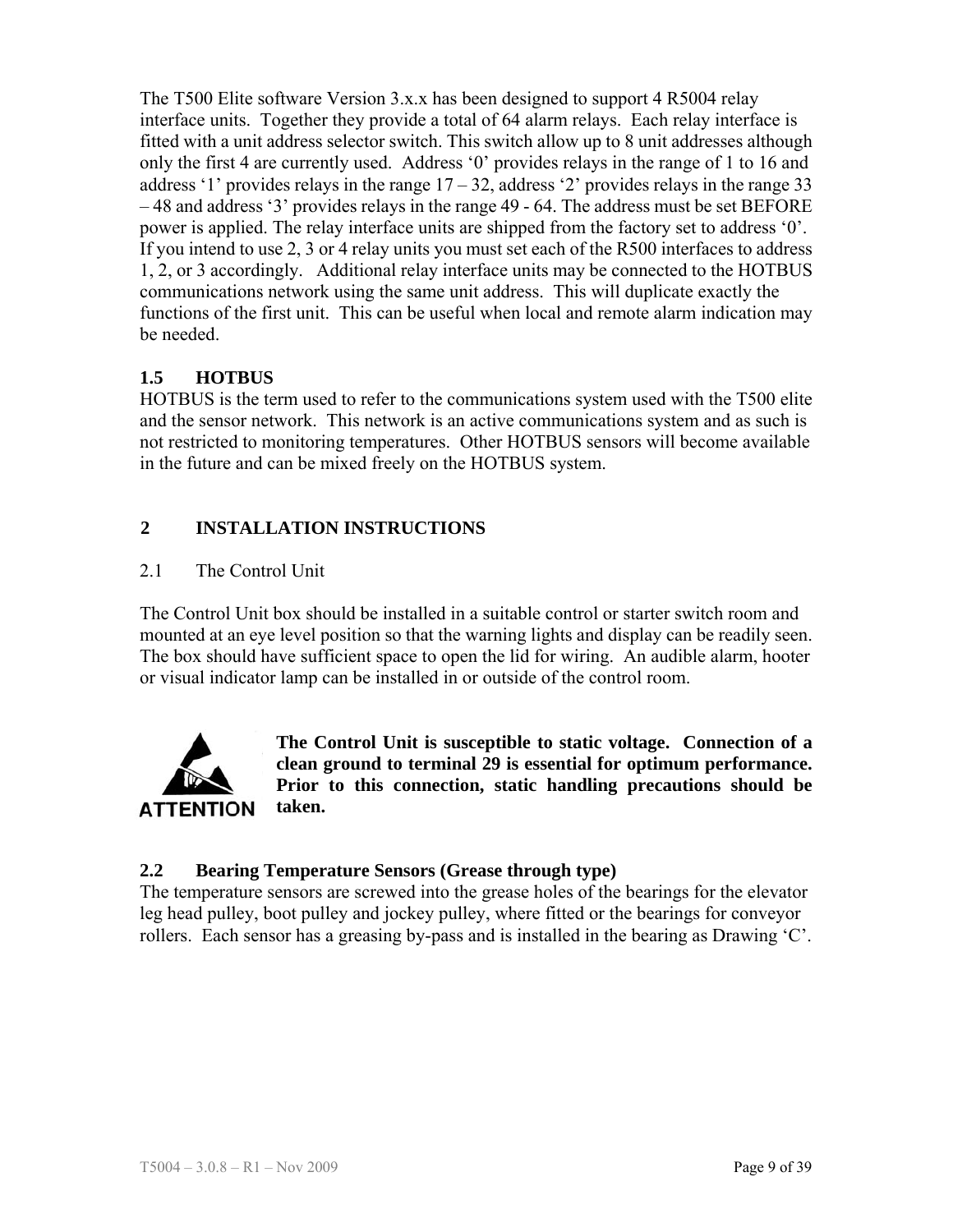# **3 ELECTRICAL WIRING**

#### Refer to Drawings A & B

Mount the TN4e housing within 3 meters of the sensors. Connect the sensor cables to the TN4e box SENSOR 1, SENSOR 2, SENSOR 3 and SENSOR 4 inputs using the provided sealing glands and protect the cable from damage. If flexible conduit is to be used ensure the correct glands are also used. Connect the communications/power cable to the TN4e box via the remaining 9-way plug connector. The cable is intended to be daisy chain connected as described in Drawing 'D'.

#### **Any Sensor inputs which are unused may be left unconnected but attention must be paid to ensure that the procedures set out on page 19, items 10 to 12 are carried out.**

When installing the equipment in an area which is likely to be hazardous from Ignitable Dusts, use liquid tight conduit and fittings and follow all local codes.

#### **4 OPERATING INSTRUCTIONS**

The T500 elite is equipped with 5 programming keys. These are soft keys and change their function according to the operation required at the time. When entering a numeric value, the following format has been adopted.

 $UP(\triangle)$  key will increase the selected number.  $DOWN ( \blacktriangledown)$  key will decrease the selected number. LEFT  $(\triangleleft)$  will move the flashing cursor one digit to the left RIGHT  $(\triangleright)$  will move the flashing cursor one digit to the right **SET** will accept the number on the screen and move to the next entry.

If the flashing cursor is placed on a digit using the  $(\blacktriangle)$  or  $(\blacktriangleright)$  keys then the number will be increased or decreased by an appropriate amount.

#### For example:

If the display shows 0000 then pressing  $(\triangle)$  will increase the number by 1 If the display shows 0000 then pressing  $(\triangle)$  will increase the number by 10 If the display shows  $0\underline{0}00$  then pressing  $(\triangle)$  will increase the number by 100 If the display shows  $0000$  then pressing  $(\triangle)$  will increase the number by 1000 The  $(\nabla)$  key operates in exactly the same way except that it will decrease the number by the same amount. Each number has a programmed range and will not allow numbers outside of that range. If you press and hold the  $(\triangle)$  or  $(\triangledown)$  key for greater than 2 seconds, then the numbers will increase or decrease at a faster rate. Due to a low software priority the key repeat rate will vary, this is normal and should not be a cause for concern. When you are satisfied that the number being displayed is correct, press the **SET** key to save this number and move on to the next entry.

At other times the keys will have different functions. Please refer to those functions in order to determine the key use.

### **WARNING: If you are in a menu or edit mode and do not press a key for 1 minute, the edit menu will close and any data entered will be lost.**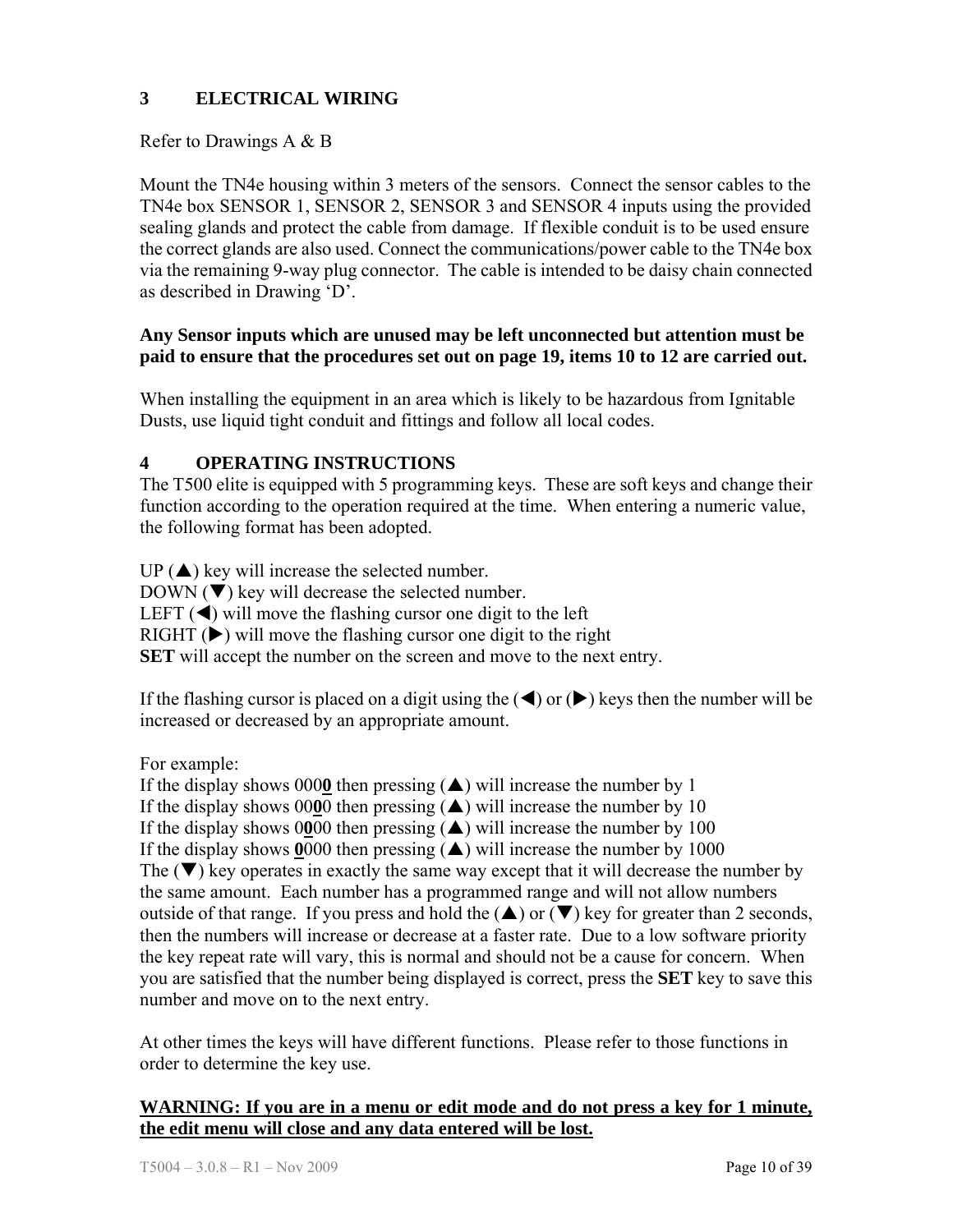#### **The TEST function**

When the T500 is powered up a greetings message is displayed and it automatically enters a self-test mode. All of the internal functions are examined and if no errors are detected the software continues into normal operation. In the event of failure, please contact the factory.

# **4.1 Initial Setting up**

When power is first applied to the T500 the software checks for the existence of set-up information. If this is not present then it is assumed that the T500 is being set-up for the first time. The warning message opposite will be displayed and the alarm LED will flash.

The T500 will not continue until the SET button is pressed. At this point the LCD display will change to the T500 setup screen. This option can be accessed at any time once the initial setup has been performed.

The T500 has been designed to work with the TN4e temperature sensor node. Although the TN4e has been specifically designed to work with NTC type temperature sensors, it will also work with PTC temperature sensors and thermostatic switches. The switch input is intended to work with voltage free contacts either normally open or normally closed in operation and therefore is not restricted to temperature applications and can be used with other sensors, such as the TS1V4CA TouchSwitch or signal relays. NTC type temperature sensors are designed to provide a continuously variable temperature indication. PTC temperature sensors are designed to provide a fixed temperature trip point for temperature monitoring and the contact sensing provides programmable contact change detection from a thermostat or other contact device. Below is an example of the setup procedure for each type of sensor.

### **4.1.1 HOTBUS Node number.**

The T500 elite is capable of being connected to 64 TN4e Nodes and therefore it is essential to determine which of the 64 nodes the information is referring to. Each TN4e node is manufactured with a unique serial number. The last four digits of the serial number are the address of the node. If 683/1023 is the serial number then 1023 is the node address. As each node supports 4 sensors it is important to carefully record which is sensor 1, 2, 3 and which is sensor 4. Before attempting to setup the T500 elite you should plan your sensor network and record the following for later use. Note that all sensors connected to the node can be of different types, see page 13

Node Address: e.g. 1023 Sensor types for the node: NTC, PTC, or CNT (Contact) The names for sensors 1-4 (20 characters maximum, see sensor name editing on page 16)

| $* *$ | T500 ELITE<br>* *   |
|-------|---------------------|
|       | $@2002 - 2009$      |
|       | DON ELECTRONICS     |
| * *   | VERSION 3.0.8<br>** |

 WARNING No Configured sensors, press SET to begin

 - NODE SETUP - NODE Number 1 NODE Address = 0000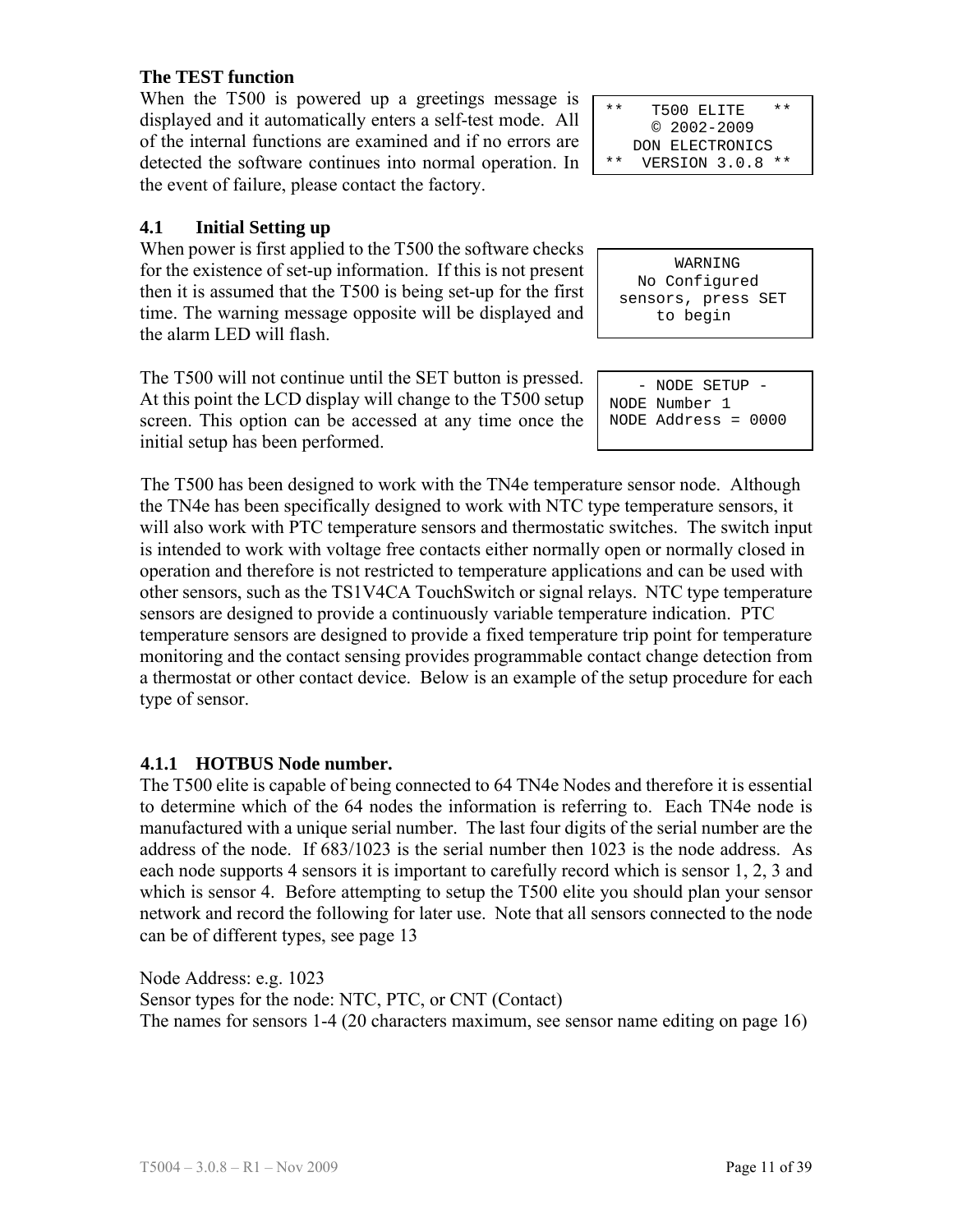## **4.1.2 Node Setup.**

When entering the NODE SETUP mode either for the first time or when editing, the following screen will appear. The first line shows you that you are in the MODE SETUP.

The second line displays the names of the chosen node

(Node 1 by default) and the third line shows the address of the node. The display cursor should be placed to the left of the words 'NODE Number 1'. At this part of the setup procedure, you can use the UP  $(\triangle)$  and DOWN ( $\nabla$ ) keys to move your way through the list of 64 nodes. Un-programmed nodes will by default display with a node address of 0000. When you have selected the node you wish to edit, press the SET key.

The cursor will now move to the address portion of the node details. You can now use the UP  $(\triangle)$ , DOWN  $(\blacktriangledown)$ , LEFT  $(\blacktriangle)$  or RIGHT  $(\blacktriangleright)$  keys to edit the node address. When you are satisfied that the number being displayed is correct, press the **SET** key to save this number and move on to the next entry.

The T500 then displays the details associated with each of the 4 sensors that make up the TN4e. Using the  $(\triangle)$  and  $(\blacktriangledown)$  you must first select which of the 4 sensors you want to edit.

If this is the first time you have edited this node then all the sensors will be NTC type otherwise the information for each sensor will be displayed in turn as you scroll through the four sensors. In order to help you identify the sensor more clearly, each sensor has a unique name. The default names for the first 4 sensors (Node 1) is "Sensor Number 1..4" and the second set of 4 sensors (Node 2) is "Sensor Number 5..8" and so on until the sensors for node 64 which are "Sensor Number 253..256". Later we will examine a method by which the sensor names may be changed but for now we will assume that we are using the default sensor names.

Once you have decided which of the 4 sensors you wish to edit press the SET key. The

cursor will now move onto the sensor type (NTC in our example opposite). You can change this option as much as you wish by pressing the  $(\triangle)$  and  $(\blacktriangledown)$  keys. As you change the sensor type the information on the display will change to reflect the requirements of each sensor type. Once you have

decided on the sensor type press the SET key to move on to the entry detail for that specific sensor.

### **4.1.3 Setup for NTC sensors.**

If you selected to use the NTC type of sensor then the setup screen should look like it does on the right. The top line shows the name of the sensor, the second line shows the chosen sensor type and the alarm relay number. The third line shows the relative temperature alarm level and the fourth line shows the absolute temperature alarm level.

 - NODE SETUP - NODE Number 1 NODE Address = 1234

| Sensor Number 1<br>TYPE= NTC : Relay 00<br>RELATIVE ALARM 30<br>ABSOLUTE ALARM 140 |  |
|------------------------------------------------------------------------------------|--|
| Sensor Number 2<br>TYPE= NTC : Relay 00<br>RELATIVE ALARM 30<br>ABSOLUTE ALARM 140 |  |
| Sensor Number 3<br>TYPE= NTC : Relay 00<br>RELATIVE ALARM 30<br>ABSOLUTE ALARM 140 |  |

| Sensor Number 4        |
|------------------------|
| TYPE= $NTC : Relay 00$ |
| RELATIVE ALARM 30      |
| ABSOLUTE ALARM 140     |
|                        |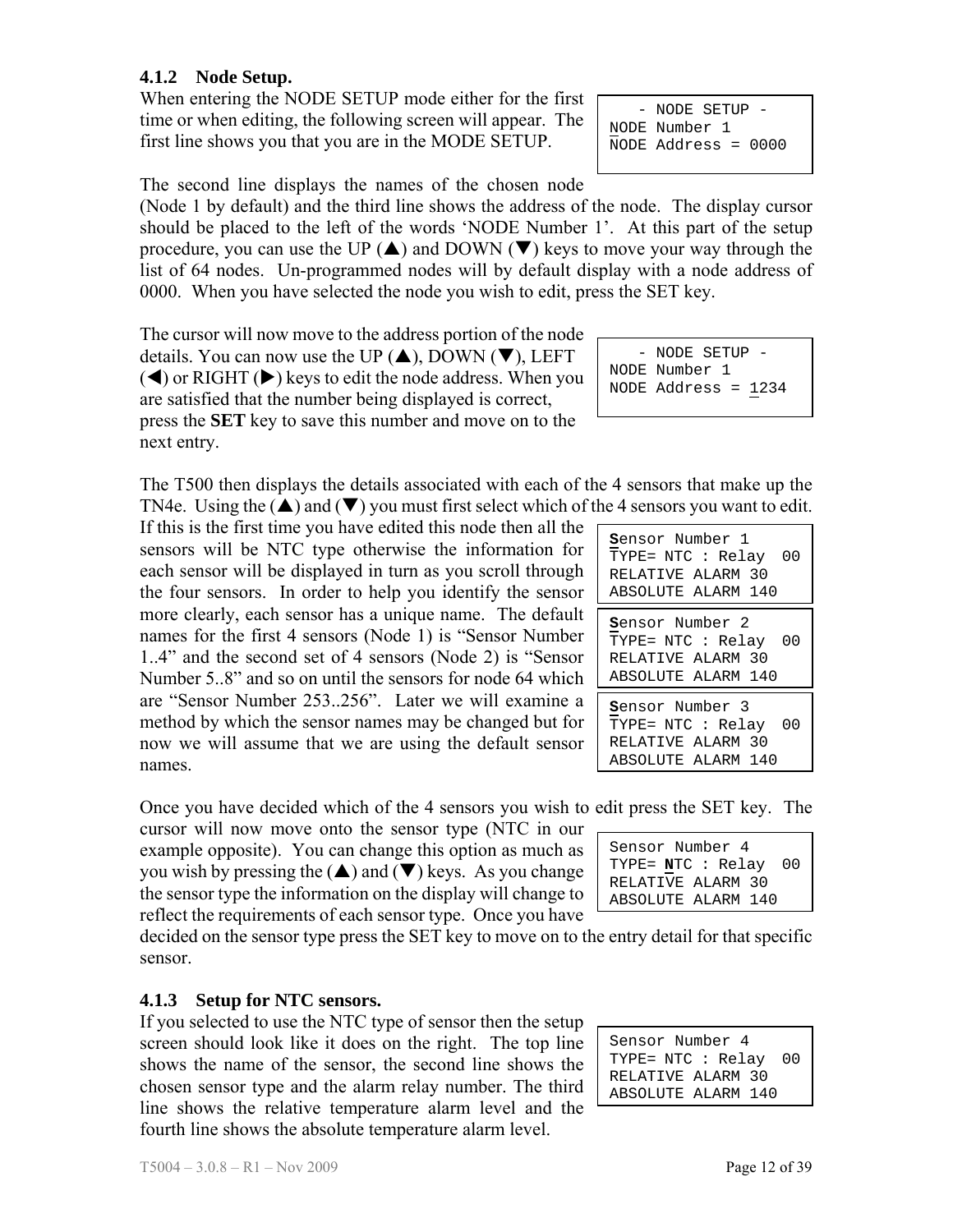Once you have selected the NTC type sensor the information on line 2 will change. The

T500 asks if you would like to use a Relay Delay with the R500 relay. This can be very useful if you don't want the R500 to respond immediately to an alarm. For example, you may want to set the relay delay long enough to avoid accidental activation if operation is expected to vary in normal use. If you do **not** require a delay in the relay activation then touch the Down **(**T**)** arrow to select "**No**", otherwise touch the Up  $(\triangle)$  arrow to select "Yes"; having made your choice then touch the "**SET**" key to complete that part of the entry. If you chose to have an activation delay then display line 2 will change to "**Relay Delay is xx S**". xx represents the current relay activation delay in seconds. The normal default is 60 seconds but the timer

range can bet set between 0 and 99 seconds. If you chose "No" to the delay time then the default is automatically set to '0' essentially making the relay operate immediately when a fault is detected.

Once you have completed any adjustments to the time delay or if you chose "No" time delay, touching "SET" causes the software on to ask which relay you would like to assign to this sensor. Line 2 of the display will again change to show the relay number option. The flashing cursor will be placed

on the High Temperature Alarm relay. If setting up for the first time then the value will be 00 otherwise it will display the value set previously. The T500 is equipped with an internal alarm warning relay. Any alarm condition will result in this relay operating. The T500 can also have 4 R500 elite relay interface units connected to it. Each R500 is equipped with 16 interface relays providing a maximum of 64 relays all of which can be utilised as part of the temperature monitoring system. If the High Temperature Relay is set to 00 then only the internal warning relay will operate, however, if you set the relay to a number between 1 and 64, then the associated R500 alarm zone relay will also operate. You can adjust the number of the relay by using the keyboard as described on page 7. When you have entered your chosen relay number press SET to continue.

The cursor will now move down to the 'Relative Alarm 30' prompt. The relative temperature alarm provides the ability to set an alarm level which is relative to the ambient

temperature of the system. This provides a close temperature control for the T500 Elite. If the current ambient temperature is 70°F then setting the relative temperature for sensor 1 to 30°F will result in the alarm level of  $70^{\circ}F+30^{\circ}F = 100^{\circ}F$ . If the ambient temperature was to rise to 80°F then the relative temperature alarm

would be  $80^{\circ}F+30^{\circ}F = 110^{\circ}F$  in other words the actual alarm is always  $30^{\circ}F$  above the current ambient. Setting the relative alarm value to 0°F results is the close temperature controls being disabled. A maximum relative temperature alarm limit of 90°F (above ambient) is applied to this feature. The factory default level is 30°F. This alarm type only applies to the NTC sensors. The ambient temperature is measuring by a separate NTC temperature sensors located on the TN4(e) node circuit board and applied specifically to the 4 sensors associated with the node. When you have completed your entry, press SET to continue

Sensor Number 4 TYPE= NTC : Relay 0**1** RELATIVE ALARM 30 ABSOLUTE ALARM 140

Sensor Number 4 TYPE= NTC : Relay 00 RELATIVE ALARM 30 ABSOLUTE ALARM 140 Sensor Number 4 Relay Delay ? **Y**es RELATIVE ALARM 30 ABSOLUTE ALARM 140 Sensor Number 4 Relay Delay is 6**0** S RELATIVE ALARM 30 ABSOLUTE ALARM 140

| Sensor Number 4      |  |  |  |  |
|----------------------|--|--|--|--|
| TYPE= NTC : Relay 00 |  |  |  |  |
| RELATIVE ALARM 30    |  |  |  |  |
| ABSOLUTE ALARM 140   |  |  |  |  |
|                      |  |  |  |  |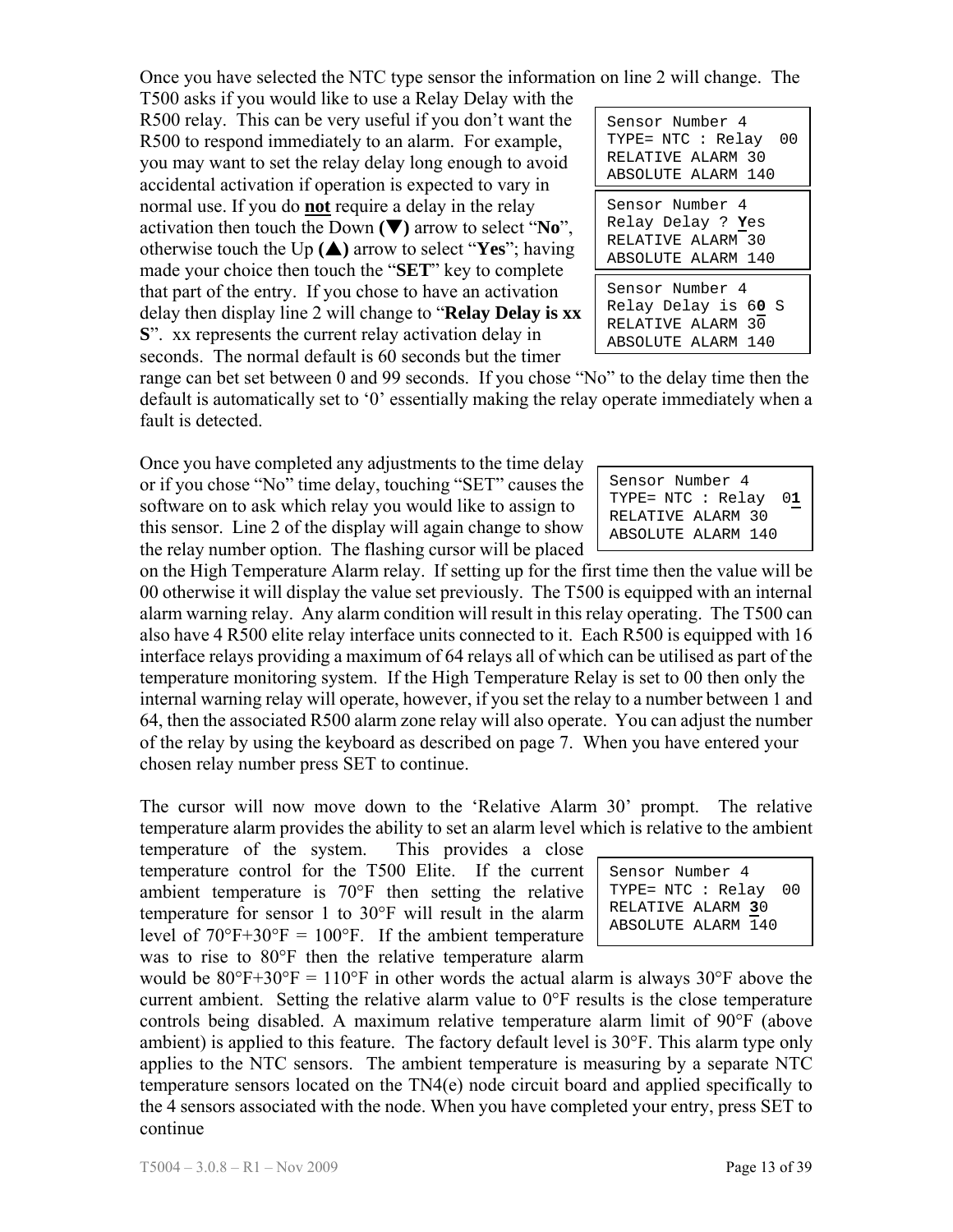The cursor will now move down to the 'Absolute Alarm nnn' prompt. If setting up for the first time then the value will be 140°F otherwise the value will be as previously set. This

provides an adjustable absolute alarm level for the sensor and can be adjusted between 000°F and 230°F. When the measured temperature exceeds this setting, the T500 will generate an alarm in accordance with the relay settings above. This alarm operates independently of the relative  $\overline{a}$ 

alarm setting and has no relationship with the ambient temperature. It is provided for use when the ambient temperature measurement can not be relied upon or when you require a second and secure alarm. If the ambient sensing system is not set or has failed to operate correctly, then the absolute alarm will protect the system against high temperatures. If a Relative alarm was set to 30°F above ambient and the Absolute alarm was set to 150°F, then the alarm will operate when the measured temperature exceeds 150°F irrespective of the Relative alarm settings. The factory default level is 140°F. When you have entered your chosen Absolute alarm level, press SET to continue.

Pressing the SET button completes the entry page but we sometimes make mistakes during entry of data or we need to edit more than one entry before moving on to do other things. Before the new information is finally saved for use you have a number of choices that you can make. Pressing

the LEFT  $(\blacktriangleleft)$  key saves the new information and returns you back to select a new node. Pressing the RIGHT  $(\triangleright)$  key saves the information and returns you back to the sensor edit screen and the SET key just exits the setup mode saving any changes.

Once you have pressed the  $(\blacktriangle)$ ,  $(\blacktriangleright)$  or SET key, the information is saved in permanent memory so that the next time the T500 is powered up, these settings will automatically come into effect.

### **WARNING: If you do not press a key for 1 minute, the edit menu will close and any data entered will be lost.**

#### **NOTE: Alarm relay delays apply to the R500 relay only. The T500 onboard warning relay will operate immediately upon detection of a fault.**

| Sensor Number 4                                           |  |  |  |  |
|-----------------------------------------------------------|--|--|--|--|
| $\sqrt{\text{Type}} = \text{NTC} : \text{Relay} \quad 00$ |  |  |  |  |
| RELATIVE ALARM 30                                         |  |  |  |  |
| ABSOLUTE ALARM 140                                        |  |  |  |  |

| USE THE KEYS TO |                              |  |
|-----------------|------------------------------|--|
|                 | $\epsilon$ = Go to NODE edit |  |
|                 | $>$ = Go to SENSR edit       |  |
|                 | $SET = Done with edit$       |  |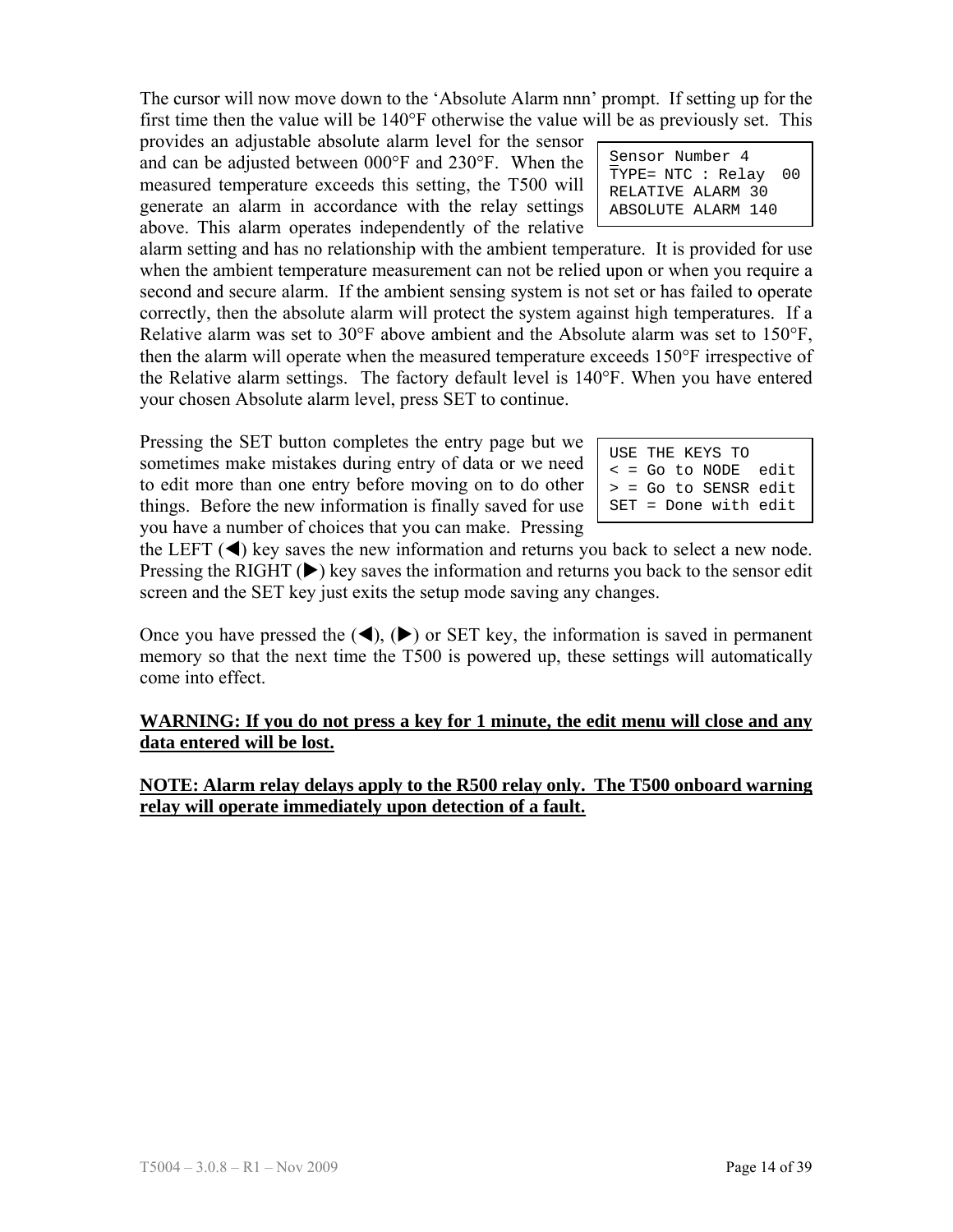# **4.1.4 Setup for PTC sensors.**

If you selected to edit the PTC type of sensor then the screen should look like it does on the

right. The top line shows name of the sensor. The second line shows the chosen sensor type and the alarm relay number. The third and fourth line is blank. PTC sensors do not require an alarm temperature as they are designed to work at fixed alarm temperatures (see page 13).

Sensor Number 16 TYPE= **P**TC : Relay 00

Once you have selected the PTC type sensor the information on line 2 will change. The

T500 asks if you would like to use a Relay Delay with the R500 relay. This can be very useful if you don't want the R500 to respond immediately to an alarm. For example, you may want to set the relay delay long enough to avoid accidental activation if operation is expected to vary in normal use. If you do **not** require a delay in the relay activation then touch the Down **(**T**)** arrow to select "**No**", otherwise touch the Up  $(\triangle)$  arrow to select "Yes"; having made your choice then touch the "**SET**" key to complete that part of the entry. If you chose to have an activation delay then display line 2 will change to "**Relay Delay is xx S**". xx represents the current relay activation delay in seconds. The normal default is 60 seconds but the timer

| Sensor Number 16<br>TYPE= PTC : Relay 00      |
|-----------------------------------------------|
| Sensor Number 16<br>Relay Delay ? <b>Y</b> es |
| Sensor Number 16<br>Relay Delay is 60 S       |

range can bet set between 0 and 99 seconds. If you chose "No" to the delay time then the default is automatically set to '0' essentially making the relay operate immediately when a fault is detected.

Once you have completed any adjustments to the time delay or if you chose "No" time delay, touching "SET" causes the software on to ask which relay you would like to assign to this sensor. Line 2 of the display will again change to show the relay number option. The flashing cursor will be placed on the chosen alarm relay. If setting up for the first time then

the value will be 00 otherwise the value will be what was set previously. The T500 is equipped with an internal alarm warning relay. Any alarm condition will result in this relay operating. The T500 can also have 4 R500 elite relay interface units connected to it. Each R500 is equipped with

16 interface relays providing a maximum of 64 relays all of which can be utilised as part of the temperature monitoring system. If the High Temperature Relay is set to 00 then only the internal warning relay will operate, however, if you set the relay to a number between 1 and 64, then the associated R500 alarm relay will also operate. You can adjust the number of the relay by using the keyboard as described on page 7. When you have entered your chosen relay number press SET to continue.

Pressing the SET button completes the entry page but we sometimes make mistakes during entry of data or we need to edit more than one entry before moving on to do other things. Before the new information is finally saved for use you have a number of choices that you can make. Pressing

| USE THE KEYS TO      |  |
|----------------------|--|
| < = Go to NODE edit  |  |
| > = Go to SENSR edit |  |
| SET = Done with edit |  |

Sensor Number 16 TYPE= PTC : Relay **31**

the LEFT  $(\blacktriangleleft)$  key saves the new information and returns you back to select a new node. Pressing the RIGHT  $(\triangleright)$  key saves the information and returns you back to the sensor edit screen and the SET key just exits the setup mode saving any changes.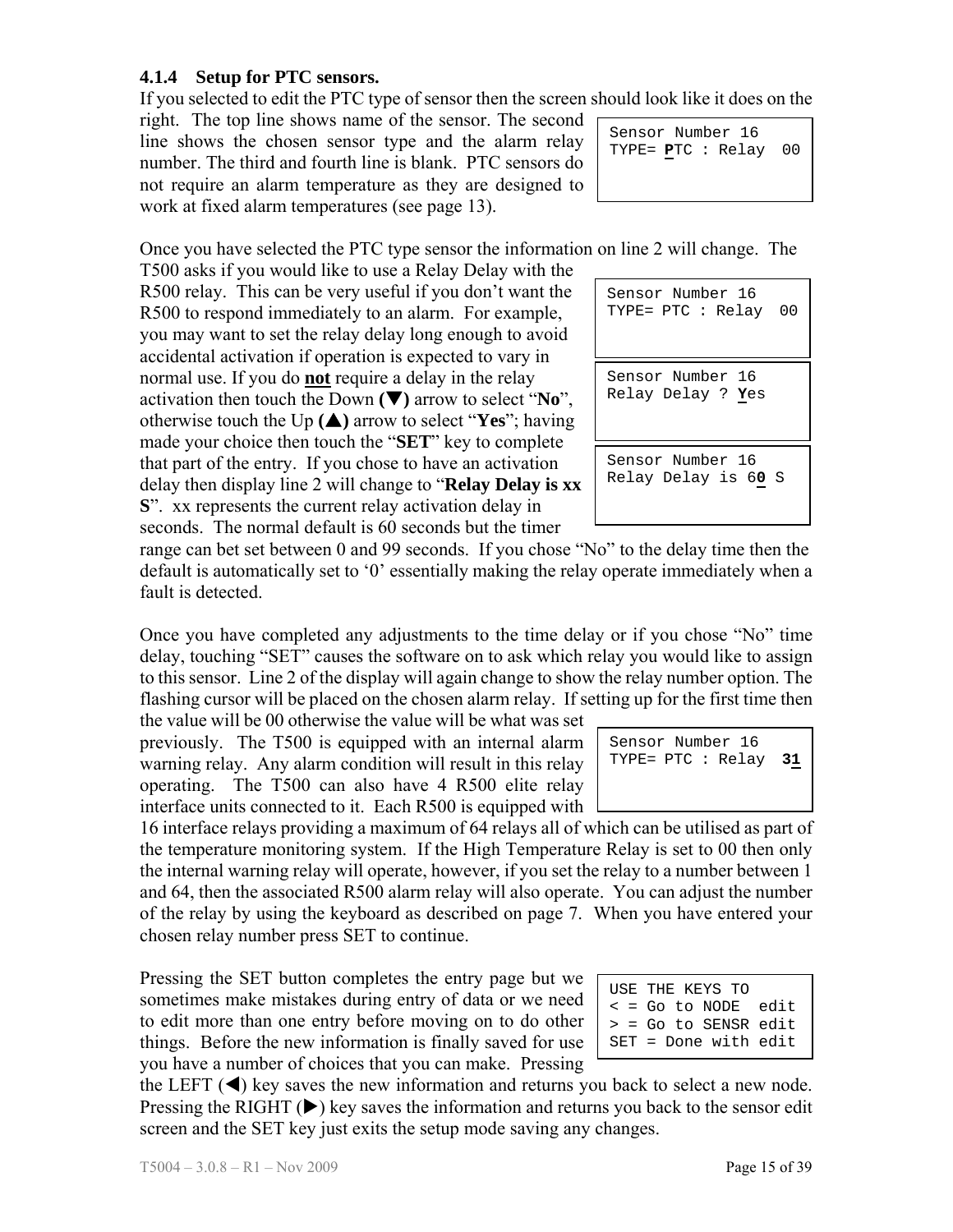Once you have pressed the  $(\blacktriangle)$ ,  $(\blacktriangleright)$  or SET key, the information is saved in permanent memory so that the next time the T500 is powered up, these settings will automatically come into effect.

## **WARNING: If you do not press a key for 1 minute, the edit menu will close and any data entered will be lost.**

### **NOTE: Alarm relay delays apply to the R500 relay only. The T500 onboard warning relay will operate immediately upon detection of a fault.**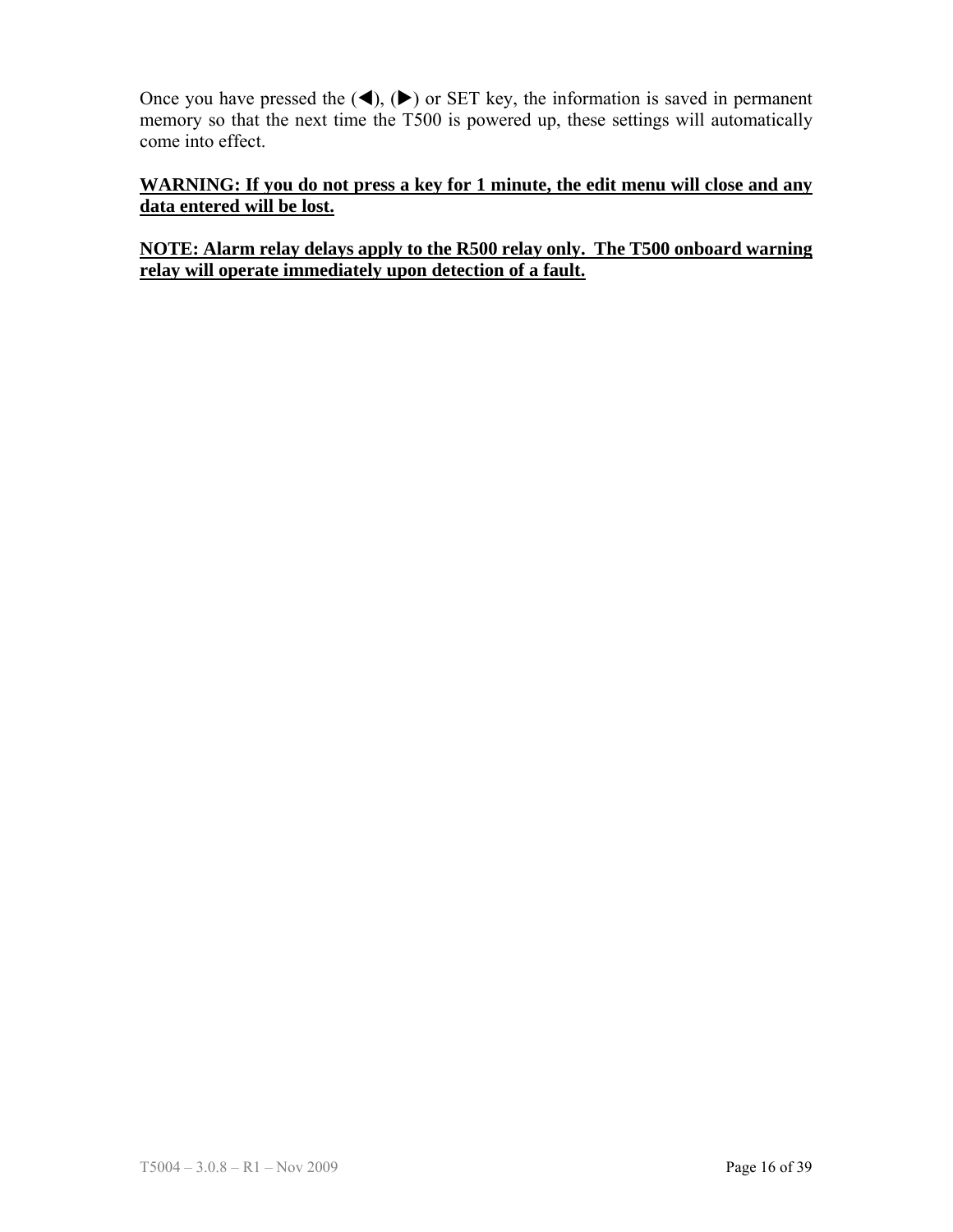# **4.1.5 Setup for CNT (contact) sensing.**

If you selected to edit the CNT type of sensor then the screen should look like it does on the right. The top line shows the sensor name. The second line shows the chosen sensor type and the alarm relay number. The third line shows the current alarm condition for the contact.

Sensor Number 21 TYPE= **C**NT : Relay 00 ALARM WHEN ON

Once you have selected the CNT type sensor the information on line 2 will change. The

T500 asks if you would like to use a Relay Delay with the R500 relay. This can be very useful if you don't want the R500 to respond immediately to an alarm. For example, you may want to set the relay delay long enough to avoid accidental activation if operation is expected to vary in normal use. If you do **not** require a delay in the relay activation then touch the Down **(**T**)** arrow to select "**No**", otherwise touch the Up  $(\triangle)$  arrow to select "Yes"; having made your choice then touch the "**SET**" key to complete that part of the entry. If you chose to have an activation delay then display line 2 will change to "**Relay Delay is xx S**". xx represents the current relay activation delay in seconds. The normal default is 60 seconds but the timer

Sensor Number 21 TYPE= CNT : Relay 00 ALARM WHEN ON

Sensor Number 21 Relay Delay ? **Y**es ALARM WHEN ON

Sensor Number 21 Relay Delay is 6**0** S ALARM WHEN ON

range can bet set between 0 and 99 seconds. If you chose "No" to the delay time then the default is automatically set to '0' essentially making the relay operate immediately when a fault is detected.

Once you have completed any adjustments to the time delay or if you chose "No" time delay, touching "SET" causes the software on to ask which relay you would like to assign to this sensor. Line 2 of the display will again change to show the relay number option. The flashing cursor will be placed on the chosen alarm relay. If setting up for the first time

then the value will be 00 otherwise the value will be what was set previously. The T500 is equipped with an internal alarm warning relay. Any alarm condition will result in this relay operating. The T500 can also have 4 R500 elite relay

Sensor Number 21 TYPE= CNT : Relay **22** ALARM WHEN ON

interface units connected to it. Each R500 is equipped with 16 interface relays providing a maximum of 64 relays all of which can be utilised as part of the temperature monitoring system. If the High Temperature Relay is set to 00 then only the internal warning relay will operate, however, if you set the relay to a number between 1 and 64, then the associated R500 alarm relay will also operate. You can adjust the number of the relay by using the keyboard as described on page 7. When you have entered your chosen relay number press SET to continue.

Because contact conditions can be applied in one of two known states the 'ALARM

WHEN' condition can be toggled to either 'OFF' or 'ON' by using the **UP (** $\triangle$ **) or DOWN (** $\nabla$ **)** keys. This means that if your contact is normally 'ON', you might want to alarm when it changes to 'OFF' or if it is normally 'OFF' you Sensor Number 16 TYPE= CNT : Relay 22 ALARM WHEN **ON**

might want to alarm when it changes to 'ON'. This state can be set individually for each of the contact inputs.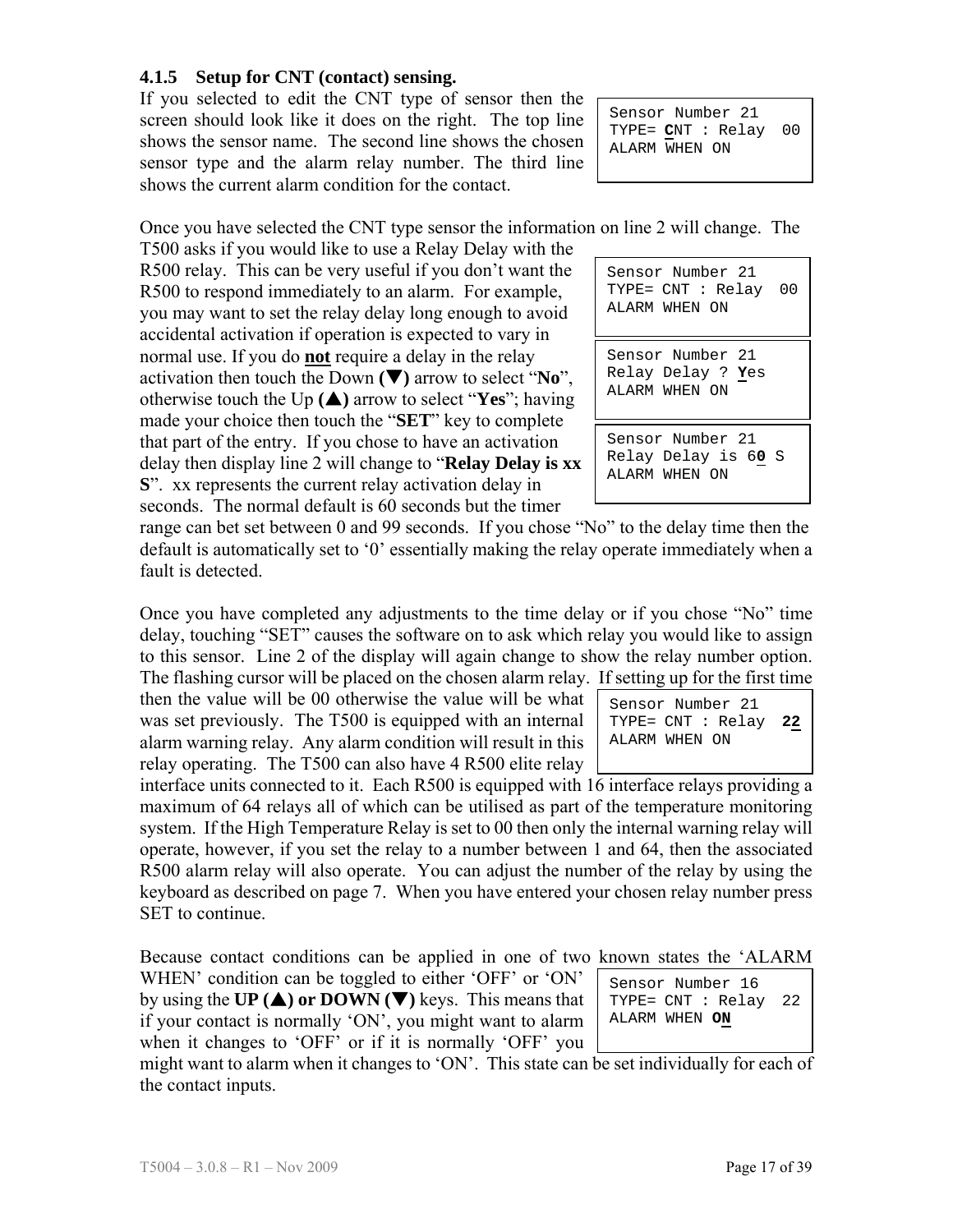Pressing the SET button completes the entry page but we sometimes make mistakes during entry of data or we need to edit more than one entry before moving on to do other things. Before the new information is finally saved for use you have a number of choices that you

can make. Pressing the LEFT  $(\triangleleft)$  key saves the new information and returns you back to select a new node. Pressing the RIGHT  $(\triangleright)$  key saves the information and returns you back to the sensor edit screen and the SET key just exits the setup mode saving any changes.

| USE THE KEYS TO              |  |
|------------------------------|--|
| $\epsilon$ = Go to NODE edit |  |
| $>$ = Go to SENSR edit       |  |
| $SET = Done with edit$       |  |

Once you have pressed the  $(\blacktriangle)$ ,  $(\blacktriangleright)$  or SET key, the information is saved in permanent memory so that the next time the T500 is powered up, these settings will automatically come into effect.

#### **WARNING: If you do not press a key for 1 minute, the edit menu will close and any data entered will be lost.**

**NOTE: Alarm relay delays apply to the R500 relay only. The T500 onboard warning relay will operate immediately upon detection of a fault.**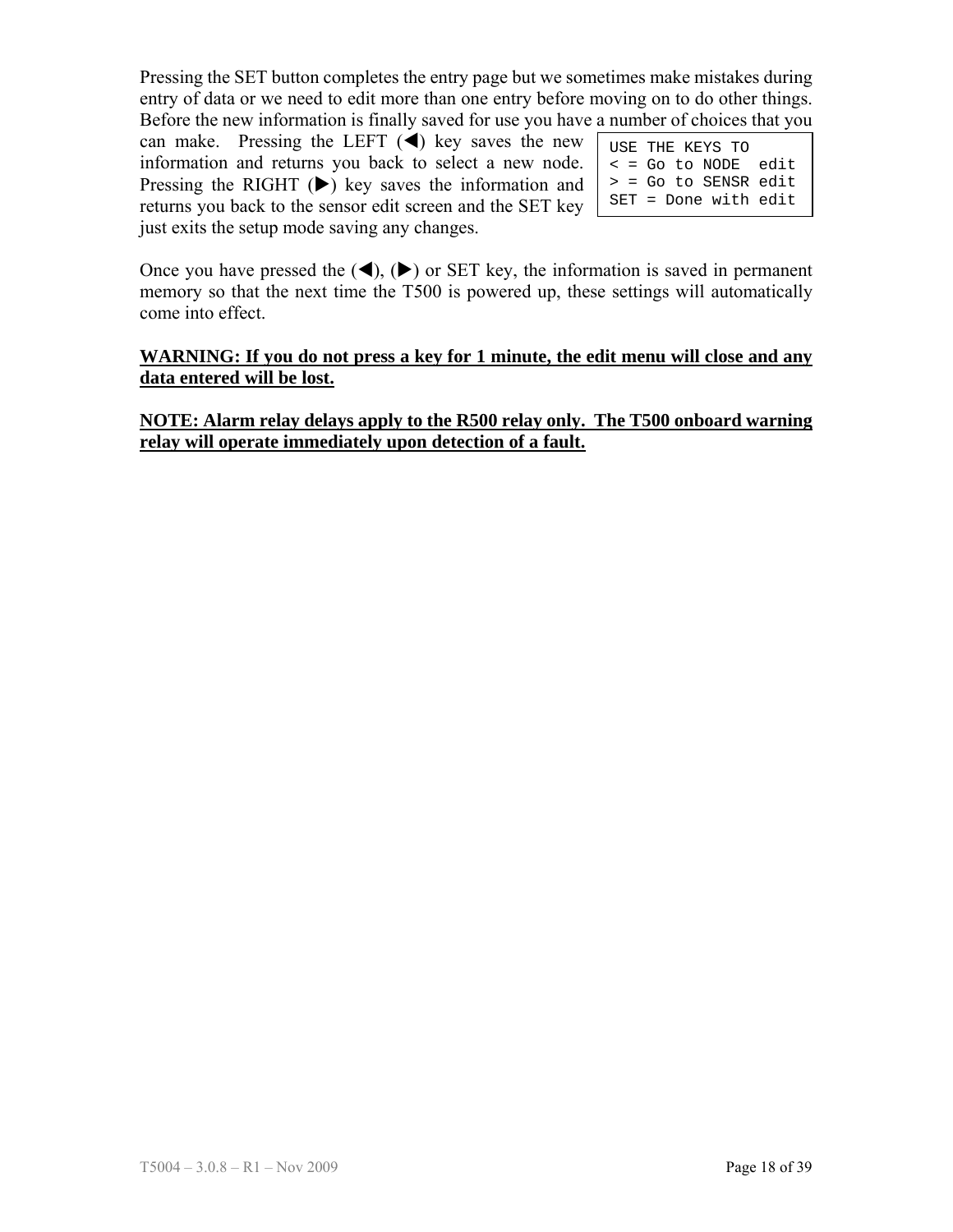#### **4.1.6 Sensor Network Design.**

The HotBus2 sensor monitoring system based upon the T500 has been designed to offer simplicity and flexibility. You can mix the TN4e node installation as freely as you like. It is not necessary to use consecutively numbered TN4e for the system to work. Neither is it necessary to assign the nodes to any logical sequence. If you leave holes in the setup information, for example if you only have three nodes you might assign them like this - Node 1 is address 1000, Node 3 is address 1097 and node 23 is address 1023 then the missing or blank entries are ignored and have no effect on the operation of the T500. It is however, strongly recommended that you consider assigning the Node numbers consecutively 01 – 64 as this makes monitoring the temperatures easier and entering useful and meaningful sensor name is easier. You may find it useful to leave small gaps in the system especially if you intend to add extra TN4e nodes at a later date; however, there is no association between the physical placement of the nodes and the order of programming in the T500 so you are free to place the nodes in any order. Experience has shown that you will benefit greatly by planning the system with some thought to how you intend to use the information. A common format for use is to assign each node to a section or area to be monitored and assign the sensors according the needs of that area, adding more nodes if necessary.

### **4.1.7 Alarm zoning.**

Each TN4e node can read the state of 4 independent sensors. These sensors can be associated with an alarm relay. Alarm relay 00 (default) is the built in warning relay and operates for all alarm conditions. If the optional relay interfaces are fitted (R50016V345) then up to a further 64 alarm channels are available for the user. Setting the relay number for any of the sensors to between 01 and 64 will associate the alarm relay 01 to 64 to that sensor. Any number of sensors can be associated with an alarm relay. For example:

| Node 1001 | Sensor $1 = 00$<br>Sensor $2 = 04$<br>Sensor $3 = 01$<br>Sensor $4 = 14$ | T500 alarm warning relay only. (WR)<br>Optional alarm relay $4 + (WR)$<br>Optional alarm relay $1 + (WR)$<br>Optional alarm relay $14 + (WR)$ |
|-----------|--------------------------------------------------------------------------|-----------------------------------------------------------------------------------------------------------------------------------------------|
| Node 1003 | Sensor $1 = 01$<br>Sensor $2 = 02$<br>Sensor $3 = 03$<br>Sensor $4 = 04$ | Optional alarm relay $1 + (WR)$<br>Optional alarm relay $2 + (WR)$<br>Optional alarm relay $3 + (WR)$<br>Optional alarm relay $4 + (WR)$      |

It can be seen from the examples above that a number of sensors can be zoned together, Node 1001 Sensor 3, Node 1003 Sensor 1 are both associated with alarm relay 1. Any one or both of these sensors, which exceed the programmed limits, will operate relay 1 of the R500 relay interface. Any alarm will always trigger the internal alarm relay of the T500 elite. Any number of sensors can be associated with an alarm relay in this way.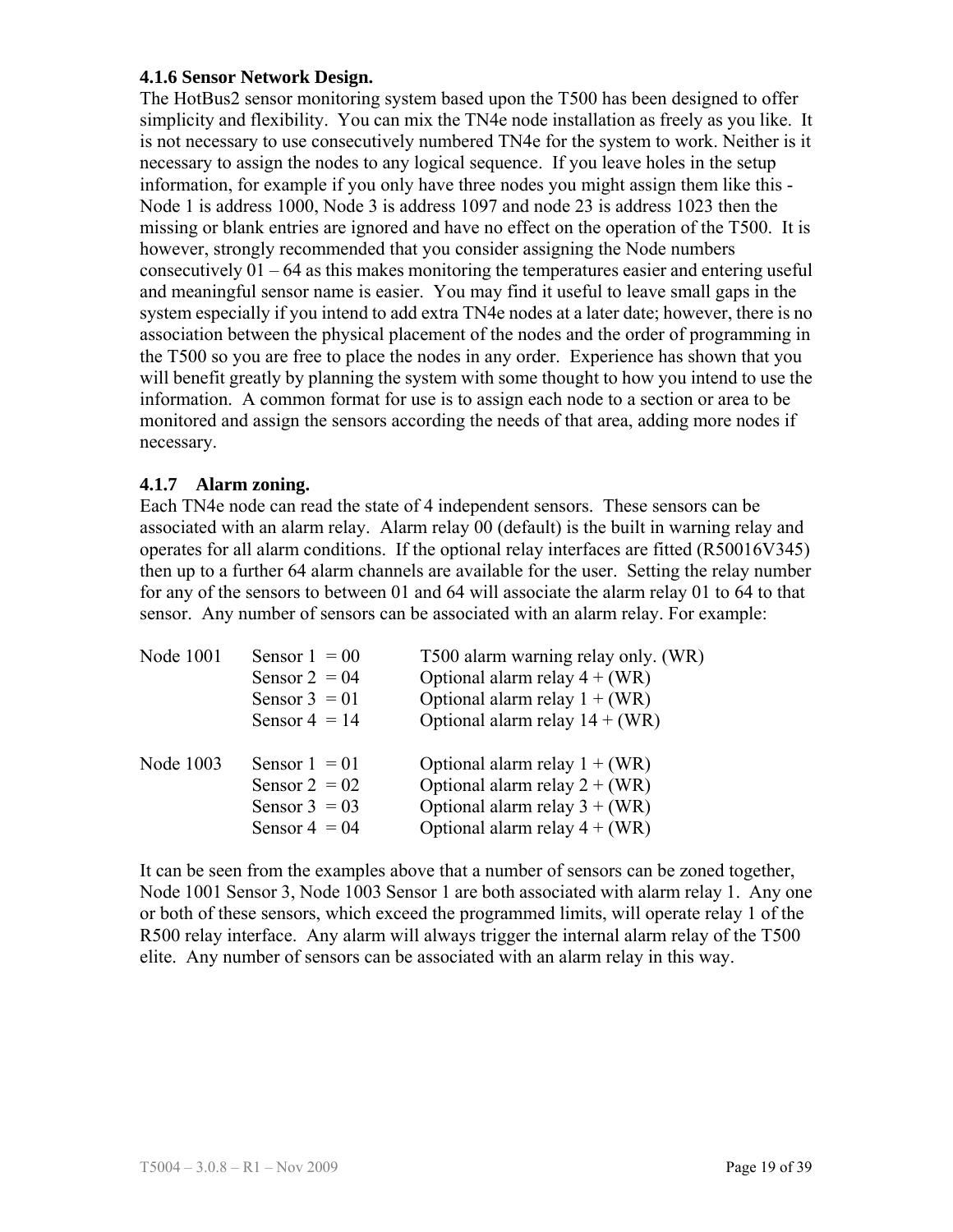# **4.1.8 Temperature sensor types.**

Two types of NTC sensor are available for use with the T500

| <b>Brass Body Version</b> | <b>Steel Body Version</b> |                           |
|---------------------------|---------------------------|---------------------------|
| <b>Part No.</b> (Europe)  | <b>Part No.</b> (USA)     | <b>Temperature</b>        |
| WDB10V34CA                | WDB20V34CA                | Max $110^{\circ}$ C/230°F |

PTC sensors have a fixed alarm level which is determined by the type of sensor. The table below lists some of the sensor types available.

| <b>Steel Body Version</b><br><b>Brass Body Version</b> |                      |
|--------------------------------------------------------|----------------------|
| Part No. (Europe)<br>Part No. (USA)                    | <b>Temperature</b>   |
| WDB11V34CA<br>WDB21V34CA                               | 50°C/122°F           |
| WDB12V34CA<br>WDB22V34CA                               | $60^{\circ}$ C/140°F |
| WDB13V34CA<br>WDB23V34CA                               | 70°C /158°F          |
| WDB14V34CA<br>WDB24V34CA                               | 80°C /176°F          |
| WDB15V34CA<br>WDB25V34CA                               | 90°C /194°F          |
| WDB16V34CA<br>WDB26V34CA                               | 100°C /212°F         |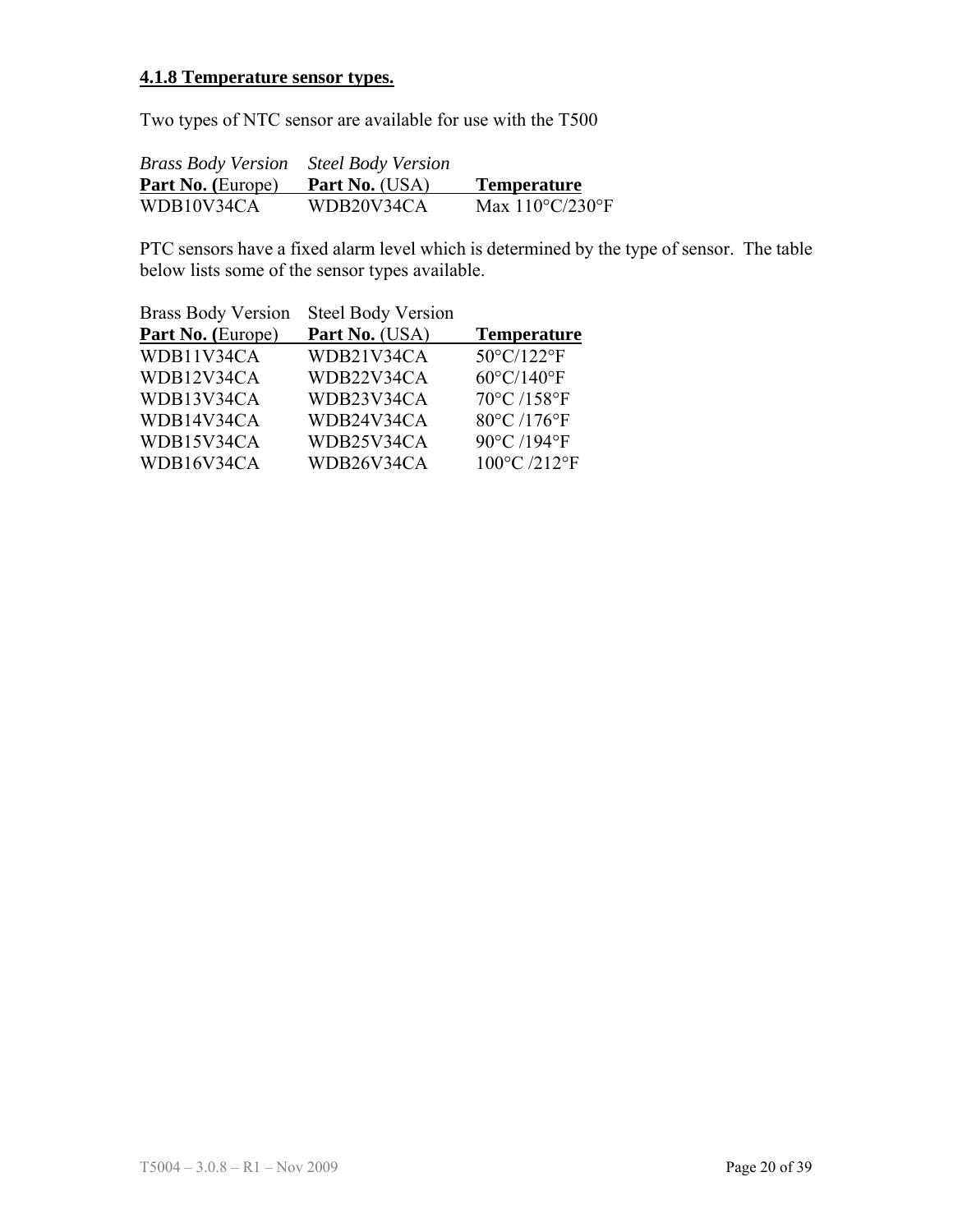#### **4.2 Normal Operation.**

Once the initial setup has been performed and at least 1 TN4e has been connected to the system then the T500 will enter the normal monitoring mode. During normal operation, the T500 will continuously scan all of the programmed sensors and respond to their programmed alarm settings. This mode displays the status of a single sensor connected to the T500. The actual sensor being displayed can be selected by using the  $Up(\triangle)$  and  $Down(\nabla)$  arrow keys. During the normal sensor display the software is capable of showing any one of the 256 sensors, which may be available. As each TN4e node has 4 sensors connected to it, the display shows consecutively connected sensors. For example if you were to connect three nodes 1,2 and 3 to the T500 then the display will show the settings for sensors 1 to 12. If a sensor is connected and working correctly then its actual state will be displayed in either °C or °F if the sensor is an NTC type, NORMAL or HIGH if the sensor is a PTC type and ON or OFF if the sensor is a CNT type. If a node is not programmed (see the section on setting up the T500) then the display will show  $\le$  > as the current sensor value (including  $\le$  > ambient if the sensor is an NTC type). All 256 sensors can be displayed in this manner. As you scroll up or down through the sensors, the alarm zone number and alarm trip level or alarm condition associated with each sensor will update automatically on the screen. Although no restrictions are placed upon the order of programming for the nodes, it can

| Sensor Number 1<br>Temperature = 082°F<br>Amb 070°F :Relay 10<br>Rel 30: Abs 140: NTC                         |
|---------------------------------------------------------------------------------------------------------------|
| Sensor Number 2<br>Temperature = $080^{\circ}$ F<br>Amb 070°F : Relay 10<br>Rel 30: Abs 140: NTC              |
| Sensor Number 3<br>Contact State = OFF<br>Alarm = $ON$ : Relay 11<br>Sensor Type = CNT                        |
| Sensor Number 4<br>Contact State = OFF<br>Alarm = ON :Relay 12<br>Sensor Type = CNT                           |
| Sensor Number 5<br>Temperature = NORMAL<br>Alarm Relay = 27<br>Sensor Type =<br>PTC                           |
| Sensor Number 6<br><b>NORMAL</b><br>Temperature =<br>Alarm Relay = 27<br>PTC<br>Sensor Type =                 |
| Sensor Number 200<br>Temperature = $\leftarrow$ > $\circ$ F<br>Amb <-> > F : Relay 00<br>Rel 30: Abs 150: NTC |

bee seen that it is to your advantage to programme them in a logical order. Three nodes programmed consecutively will result in the first 12 sensors being displayed. This makes it easy to choose the sensor, which you want to monitor. If you programme the nodes with holes in the sequence, 1,15 and 26 for example, then the associated sensors numbers will be 1..4 for node 1, 57..60 for node 15 and 101..104 for node 26. It can be seen that this is not an efficient way in which to programme the nodes as it takes a long time to scroll through the list to reach a programmed sensor.

When power is applied details for sensor 1 will be displayed by default. While displaying the detail for sensor 1, pressing the Down( $\nabla$ ) key will cause the T500 to display the details for sensor 256. The reverse of this is also permitted. When displaying the details for sensor 256, pressing the Up( $\triangle$ ) key will cause the T500 to display the result in the details for sensor 1.

If a decimal point (period) appears between the word "Relay" and the relay number (Relay**.** 01) then this indicates that the relay has an activation delay timer set. If no timer is set then the period will not be displayed.

| Sensor Number 200 |                        |
|-------------------|------------------------|
|                   | Temperature = $082$ °F |
|                   | Amb 070°F :Relay. 01   |
|                   | Rel 30: Abs 140: NTC   |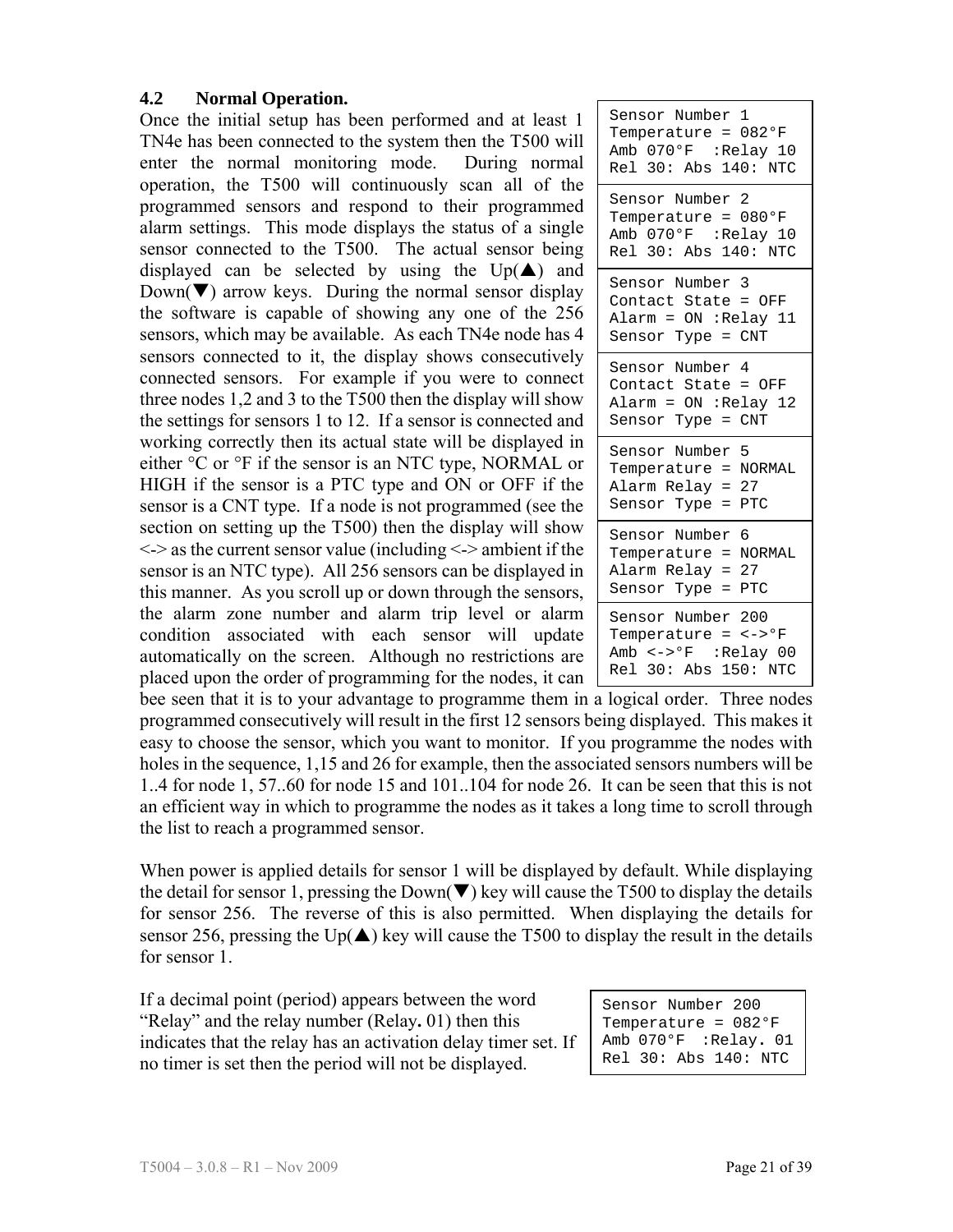#### **4.3 Sensor Alarm Detection and Display.**

Each programmed node will have its status constantly updated on a first to last basis. As the sensor data is read from a node, the status is compared with the programmed alarm

setting. If the actual status matches the programmed alarm condition an alarm is generated. If the alarm zone was programmed at the default 00, then only the T500 alarm relay will operate. If the alarm zone was programmed with a number between 01 and 64, then the associated alarm relay on the optional R5004 relay interface will operate as well as the T500 warning relay. When an alarm is detected, the display changes to show the details for the sensor, which generated the alarm. Up to 20 alarms can be detected and displayed in this manner. The display will toggle between the original NORMAL display as described above and the ALARM display at approximately three second intervals. If for example three sensors alarmed the display would show the TEMPERATURE DISPLAY followed by the ALARM for the first alarmed sensor then the TEMPERATURE DISPLAY followed by ALARM for the second alarmed sensor followed by the TEMPERATURE DISPLAY then followed by ALARM for the third alarmed sensor. The process would then repeat with a three second delay between screens. The bottom line of the ALARM screen shows the total number of detected alarms and which of those alarms is currently being displayed. NTC sensors are monitored for fault conditions. As well as reporting the over temperature alarm the T500 will also show when it

\*ALARM\* DETECTED ON Sensor Number 1 OVER SET TEMPERATURE ALARM 01 OF 05

\*ALARM\* DETECTED ON Sensor Number 3 CONTACT CHANGE ALARM ALARM 02 OF 05

\*ALARM\* DETECTED ON Sensor Number 6 HOT BEARING ALARM ALARM 03 OF 05

\*ALARM\* DETECTED ON Sensor Number 12 OPEN SENSOR FAULT? ALARM 04 OF 05

\*ALARM\* DETECTED ON Sensor Number 24 OVER TEMPERATUR RANGE ALARM 05 OF 05

detects an NTC sensor which it believes to be open or short circuit. These alarm conditions are displayed in much the same was as the other alarms listed

In order that the system maintains integrity at all times all programmed nodes are

monitored for communications faults. If a programmed node is disconnected by unplugging it from the communication system or if a node should fail a communications alarm will be generated and the T500 internal warning relay will be operated. The remaining

nodes and their sensors will continue to operate as normal and for as long as the HOTBUS cable integrity is maintained.

Any alarm relays associated with the disconnected node will not be updated and no further alarms can be generated for those sensors. If the communications problem is resolved then the alarm will be cleared and the monitoring of that node will continue as normal.

There are 5 communication errors reported by the T500 for each Node connected and they are C1 to C5. C5 is the most frequently seen communication error as this is the result of a complete failure of communication with the node. If a node becomes unplugged or fails in some way then this is the error that you would normally expect to see. The other errors usually occur when there is a problem with the installation of the cable or when there is electrical interference which is disrupting the communication system. A chapter is

| *ALARM* DETECTED ON  |
|----------------------|
| NODE ADDRESS 1023    |
| COMMUNICATION ERR.C5 |
| ALARM 01 OF 01       |
|                      |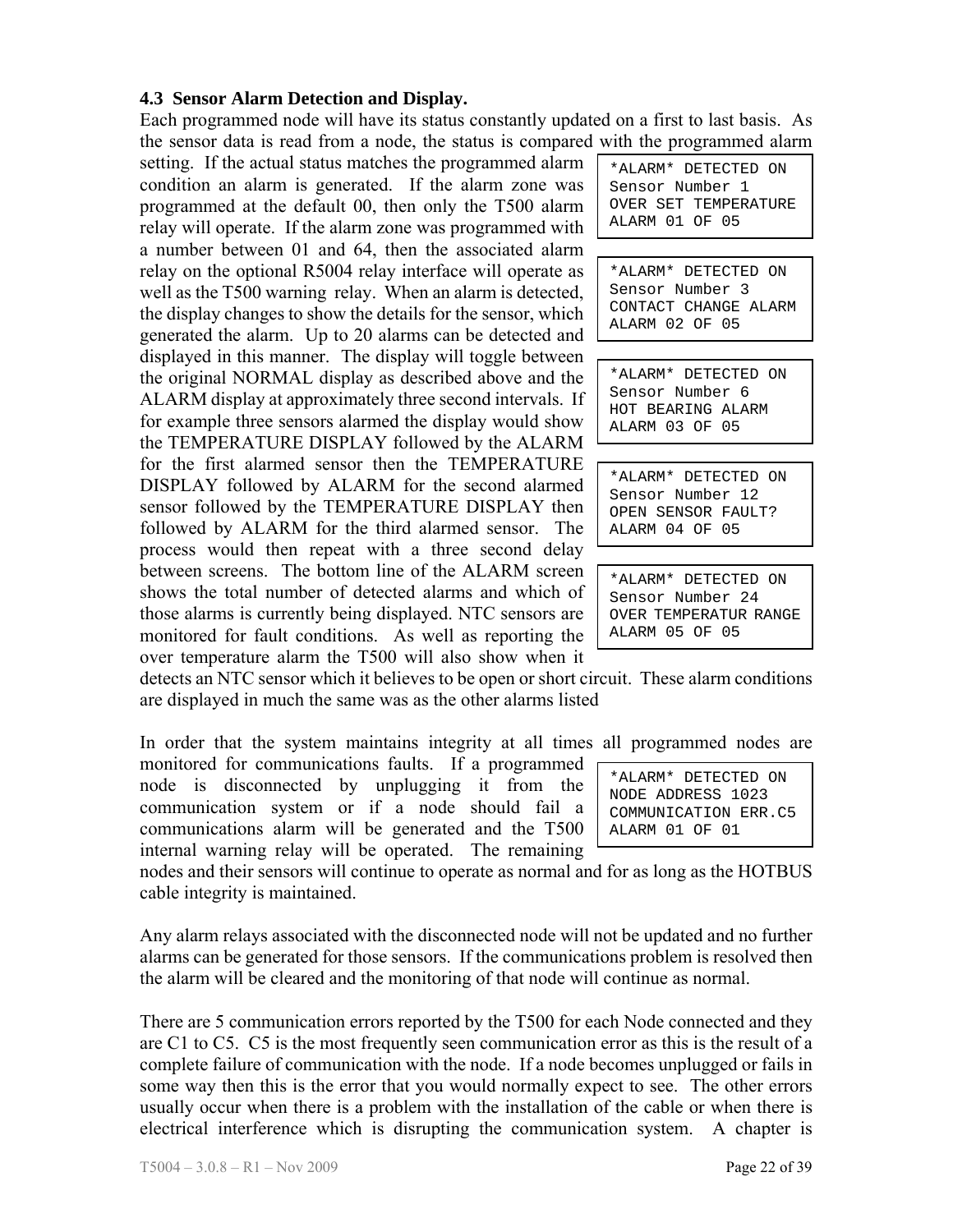included later to offer advice should communications errors happen in you installation. Communications errors are not uncommon especially those which are due to electrical interference, The T500 will reject intermittent communications errors when they are caused by random electrical interference. If a communications problem persists, then the T500 will correctly respond to the error by triggering an alarm and placing and entry into the alarm log as described below.

# **4.4 Alarm Log**

The T500 is equipped with a simple ALARM LOG. Every alarm detected by the T500 will be entered into this log no matter how briefly the alarm exists. This is a useful feature for finding troublesome intermittent alarms. The log has space for 20 alarms and the newest alarm is always at the top of the list at position 1. As the alarms are entered into the alarm log, the log is pushed down by 1 each time making room for the latest alarm to be entered. Eventually, when the log is full the oldest alarm (alarm 20) will be discarded. Using the ALARM LOG option in the main menu, you can examine the log at any time. The log is erased when power is removed from the T500.

# **4.5 Warning Relay Cancel (Acknowledge).**

If during any alarm condition and whilst the T500 internal alarm warning relay is in operation, the SET key is pressed, then the internal alarm relay and LED warning will be cancelled. If the alarm condition persists, after a programmed period of time (see menu options) the warning relay and LED indicator will operate again. The warning alarm may be cancelled in this way any number of times. This version of software has a facility for remote alarm acknowledge through the F500 fieldbus interface. See the section titled 'F500 remote acknowledge' later in this manual.

# **4.6 Alarm condition stop. (Shut Down)**

The T500 is not equipped with any shutdown or stop relays. It was intended that the internal alarm relay be used for audible or visual warnings. However, providing that the correct ratings are observed, there is no reason why the relay cannot be used for indirect control of a stop/start circuit. The T500 relay operates as a normally open relay and will close contact when an alarm is generated. If you require greater flexibility in your alarm/stop circuits then we recommend the use of the optional relay interface R5004. This unit provides 16 additional relays each with a single pole changeover contact rated 250 VAC @ 5Amp, which are more suited to use in interface applications. Four R5004 relay interface units may be connected to a T500 elite sensor monitoring system providing a total of 64 relays. None of the relay contacts are 'SAFETY' contacts and as such must not be relied upon for emergency stop purposes.

# **4.7 T500 Menu selection.**

During normal operation, pressing the SET key will select the main menu. The main menu has 3 options SETUP, DOWNLOAD and ALARM LOG. Pressing the LEFT (◀) key selects SETUP, pressing the RIGHT  $(\triangleright)$  key selects

```
MAIN MENU:- 
\leq = SETUP
> = DOWNLOAD
```
^ = Alarm Log

the DOWNLOAD option, pressing the UP  $(\triangle)$  key selects the ALARM LOG option and pressing the SET key cancels the menu and returns the T500 to normal operation.

T5004 – 3.0.8 – R1 – Nov 2009 **Page 23 of 39** Selecting SETUP from the main menu allows 3 further selections to be made as described in the box to the right. Selecting NODE SETUP will take you to the main node setup area as described on page 8 and selecting T500

| < = Node Setup               |
|------------------------------|
| $>$ = T500 Setup             |
| $^{\wedge}$ = Sensor Display |
| $SET = EXTT$                 |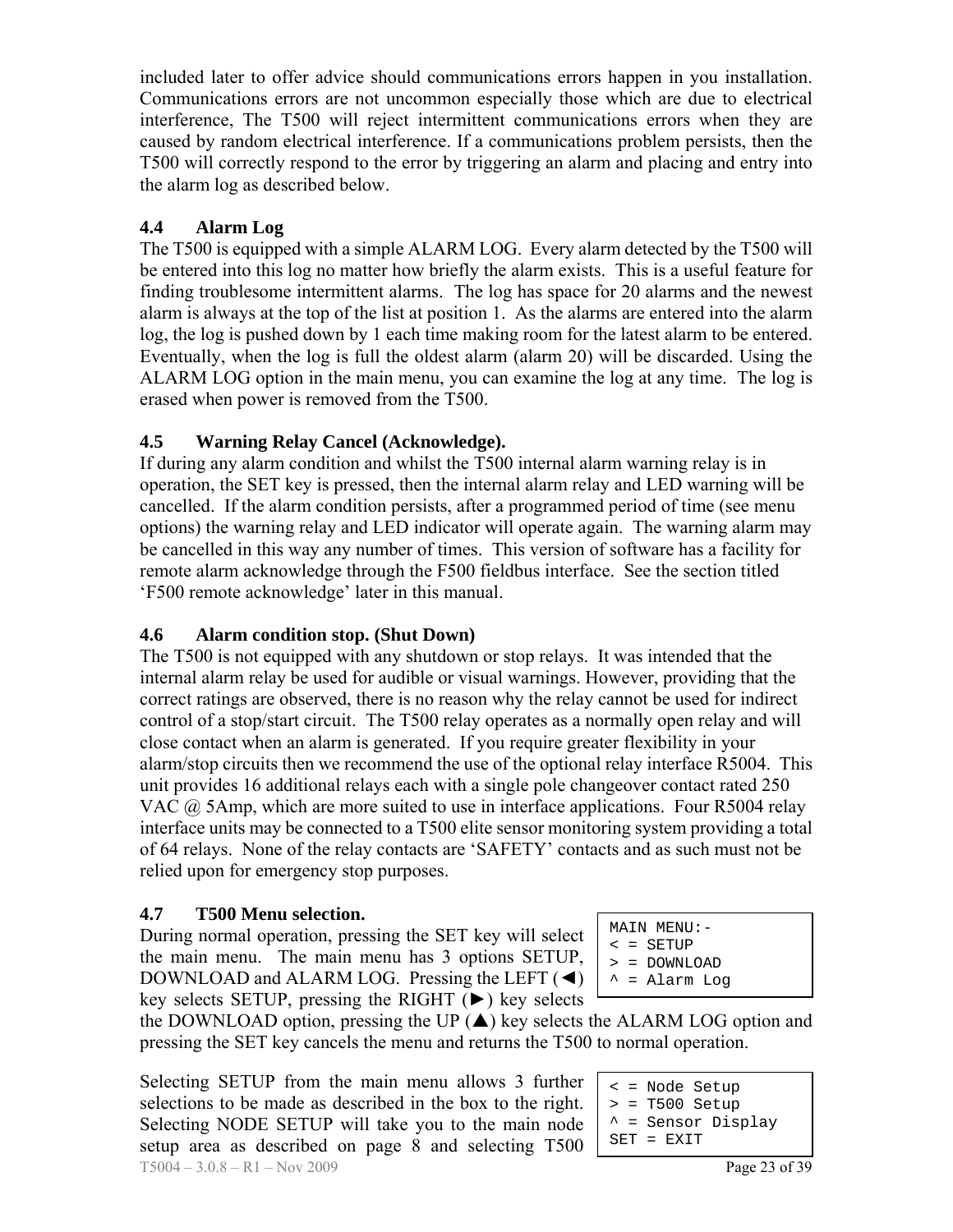SETUP will select the menu option shown below. See section 4.9 for the  $\gamma$  = Sensor Display' option.

The T500 SETUP menu has three options. Selecting the FIELDBUS SETUP allows features to be selected when the T500 is used in conjunction with the F500 FieldBus communications interface (see the chapter titled Fieldbus Interface).

Selecting the **'Display In**  ${}^{\circ}$ **F'** option will toggle this from  ${}^{\circ}$ F to  ${}^{\circ}$ C to  ${}^{\circ}$ F each time the key is pressed. This option is used to set the T500 to display temperature information and alarm settings in °F or °C.

**WARNING:** We strongly recommend that you set this option *BEFORE* you set up any NTC node alarms. Temperature alarms are done on the basis of a straight comparison between the value measured and the programmed alarm level. Setting the alarm level to 40 means either °C or °F depending upon which option has been selected here. Setting the alarm level to  $40^{\circ}$ C and then switching to display in  ${}^{\circ}$ F changes the alarm level to  $40^{\circ}$ F which may already be below the current temperature which would then result in an immediate temperature alarm.

Selecting **'Warning Relay'** allows an adjustment to the ALARM WARNING REACTIVATION TIMER. This is the timer used to reactivate the T500 alarm warning relay and LED when any existing alarm warning has been cancelled. The default value is 3 minutes and values between 0 and 5 minutes can be set in 1 minute increments by pressing the UP( $\triangle$ ) and

 $DOWN(\blacktriangledown)$  keys. If the SET button was pressed to reset the alarm warning condition and a new alarm occurs during the timing period, then the alarm warning relay will automatically reactivate and the timer will be reset. Setting this value to 0 means that the warning will NOT reactivate until a new alarm has occurred.

### **4.8 Fieldbus Interface**

The T500 can be connected to an optional F500 communications device. The F500

provides a high level communications interface where up to 4 T500 can be monitored simultaneously (dependant upon the Fieldbus type selected). The two most popular types are catered for by the T500 and they are Ethernet TCP/Modbus TCP and DeviceNet. Using the fieldbus setup

option, you can set the basic configurations required by each interface type. First select **Fieldbus Setup** from the menu. You can then chose from " $\leq$ =**ETH**" which means press the LEFT  $(\triangleleft)$  key to select ETHernet as the fieldbus option, or " $>=$ DEV" which means press the RIGHT  $(\triangleright)$  key to select DEVicenet as the fieldbus option, or you can press "**SET**" which means move on to edit the data for the selected fieldbus type.

| ALARM WARNING |  |                    |
|---------------|--|--------------------|
|               |  | REACTIVATION TIMER |
|               |  | SET TO 03 MINUTES  |

The Current Fieldbus Interface is ETH-NET

<=ETH >=DEV SET=Nxt

SET = EXIT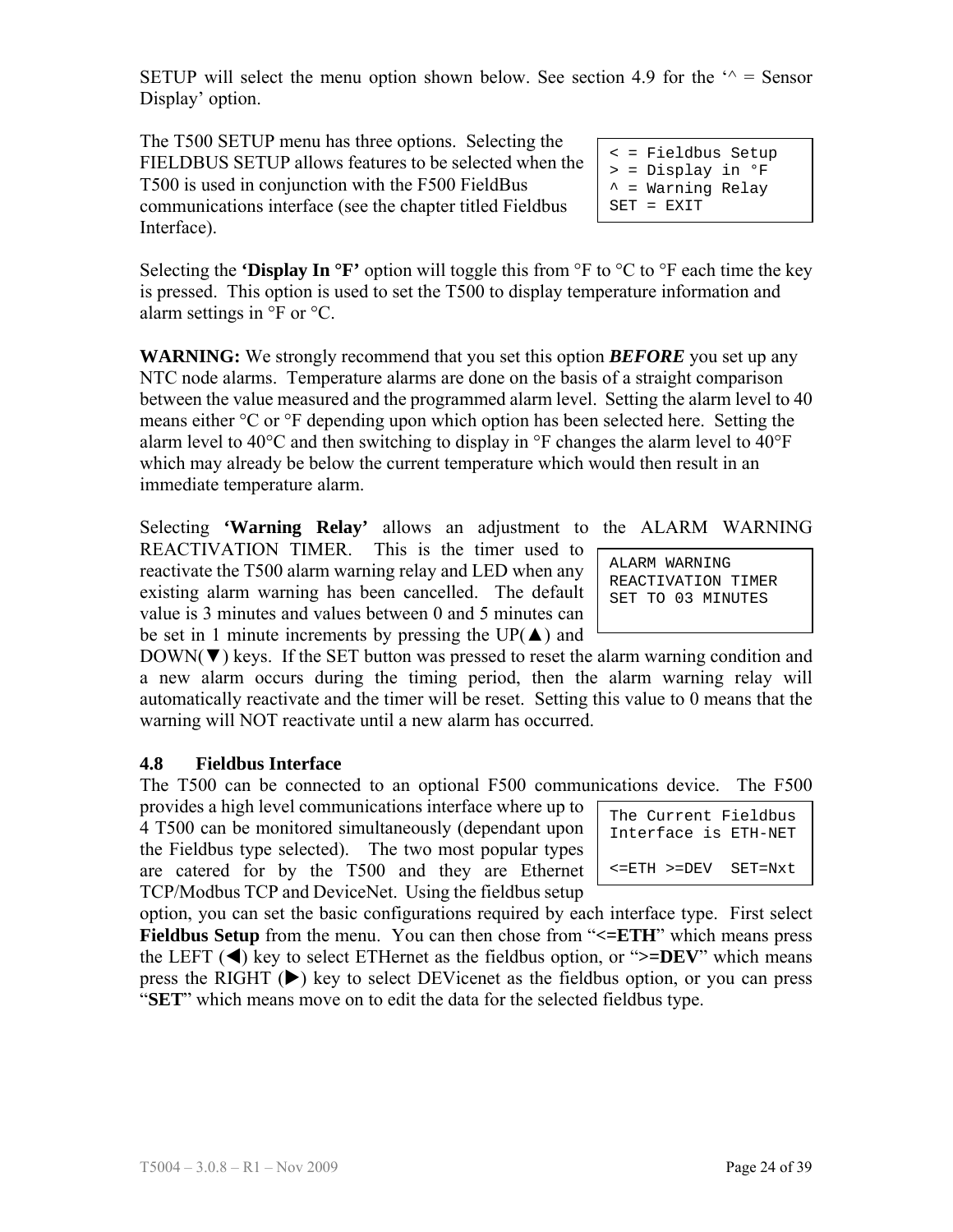**4.8.1 Ethernet Fieldbus:** (Applies to F500 software V1.3.2 ETH-NET and above) Please refer to the F500 Ethernet manual for complete details about this product and how it works. This manual is only concerned with the T500 settings.

Two menu options are available. Firstly you must choose how many sensors you wish to

transmit from **this** T500 to the F500. Using the UP( $\triangle$ ) and  $DOWN(\blacktriangledown)$  keys you can select between sensors 1-64, 1-128, 1-192 or 1-256. 256 is the maximum number of sensors that the F500 can monitor so if you want to monitor 2 T500, you can only allocate 1-128 sensors for each of the

T500 (2 x  $128 = 256$  sensors). Once you have selected the number of sensors that suits your needs press the SET key. Each T500 must have a unique identifier so the F500 knows where the data has come from. To achieve this you can set the T500 address to between 0

and 4. The 0 setting effectively stops the T500 from sending data to the F500. Each T500 must have a unique setting (but they can all be set to 0). If you have 2 T500 then you would logically set them to address 1 and address 2. Setting them to 2 and 4 would still work but the F500 data

area would have large gaps in it and make reading the data that much harder. Using the  $UP(\blacktriangle)$  and  $DOWN(\blacktriangledown)$  keys you can select between T500 address 0 to 4. Once you have decided what address you want to use, press the SET key to save the settings. The T500 will now configure data internally to suit the F500 Ethernet interface. These settings will be effective immediately as far as the T500 is concerned but the F500 will require power to be recycled in order for the changes to become effective.

**4.8.2 DeviceNet Fieldbus:** (Applies to F500 software V2.1.0 DEV-NET and above) Please refer to the F500 Ethernet manual for complete details about this product and how it works. This manual is only concerned with the T500 settings.

Two options are available. The first option is the allocation of free space bytes.

DeviceNet and its implementation are governed by a set of rules determined by the ODVA (www.odva.org). The F500 has been designed with as much flexibility in mind as possible. However, when using the F500 with other DeviceNet systems such as Allen

Bradley a number of limitations apply. The F500 is a DeviceNet slave and will not instigate the transmitting of data without the proper instruction from a master unit, which in most cases is a DeviceNet scanner or bridge module. An example of this is the Allen Bradley 1756 DNB

DEVICENET setup Free Space **070** Bytes T500 Unit Number - 00

module. This DeviceNet scanner allows a PLC or other appropriate device to be connected to a DeviceNet system with multiple salve nodes attached of which the F500 is one of them. The 1756 DNB has a limited amount of memory available to it and each slave unit connected will require the use of some of this memory. Currently the 1756 DNB has 490 bytes of data memory of which a maximum of 255 bytes can be allocated to a single slave unit. Therefore, the **maximum** amount of data that can be read from an F500 is 255 bytes. Each sensor node connected to the T500 has 4 sensors inputs and an ambient temperature sensor. This means that the data for 5 sensors is available from each node. Therefore, the amount of TN4 nodes that can have their data retrieved by the F500 is determined by the amount of memory available to the scanner module. If a scanner module has 255 bytes free, then  $255 / 5 = 51$ , the maximum amount of memory available is 255 bytes and each nodes presents 5 bytes of data so you can read the data for 51 nodes. There is also a two

| ETHERNET setup                                |
|-----------------------------------------------|
| For Sensors $1 - 64$<br>T500 Unit Number - 00 |
|                                               |

ETHERNET setup For Sensors 1 – 64 T500 Unit Number - **01**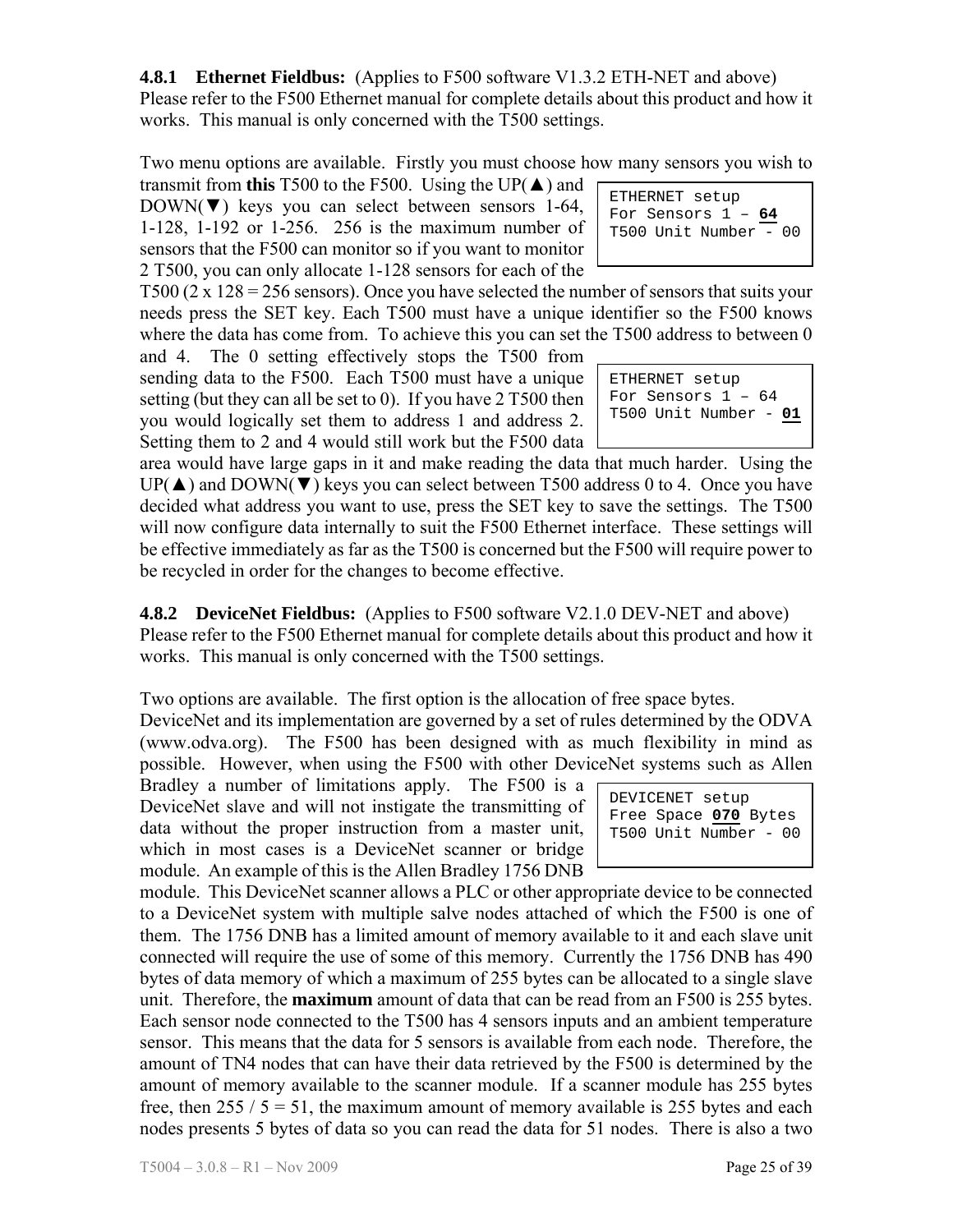byte overhead for the activity counter (Byte 0 and Byte 1) which means that a maximum of 50 nodes can be read by a scanner module.

This applies to a scanner dedicated to the F500 but in many cases the scanner is part of a much bigger system where existing DeviceNet nodes are in place and are using some of the scanners memory allocation. This means that the scanner will have to read fewer than the maximum of 50 nodes as calculated above. The **minimum** is 1 node and this requires 5 bytes  $+ 2$  bytes so 7 bytes in total.

In order that the F500 and DeviceNet scanner module communicate successfully they must both be configured with the same amount of data bytes. Once you have decided, using the calculation above, how many bytes of

DEVICENET setup Free Space 070 Bytes T500 Unit Number - **01**

data are required by the DeviceNet scanner module, you can configure the T500 to match. You can now use the UP ( $\blacktriangle$ ), DOWN ( $\nabla$ ), LEFT ( $\blacktriangle$ ) or RIGHT ( $\nobreakblacktriangleright$ ) keys to change the "Free Space xxx Bytes" entry to any value between 5 which is the minimum and 255 which is the maximum. This information is later passed to the F500 to configure the DeviceNet interface. If this value is incorrectly set, the DeviceNet interface will not initialise correctly. Once you have selected the number of bytes that suits your need press the SET key. The T500 must have a unique identifier so the F500 knows where the data has come from. To achieve this you can set the T500 address to between 0 and 1. The 0 setting effectively stops the T500 from sending data to the F500. Using the UP( $\blacktriangle$ ) and DOWN(▼) keys you can select between T500 address 0 and 1. Once you have decided what address you want to use, press the SET key to save the settings. The T500 will now configure data internally to suit the F500 DeviceNet interface. These settings will be effective immediately as far as the T500 is concerned but the F500 will require power to be recycled in order for the changes to become effective.

### **4.8.3 F500 remote acknowledge.**

This software version (and versions above) is equipped with the ability to have the F500 fieldbus interface perform a remote alarm acknowledge. This is done by passing a request through the fieldbus interface of the F500 to the T500. This method does not interfere in any way with the T500 local alarm acknowledge function which can be found in section 4.5. At the present time remote alarms acknowledge can only be performed through the Ethernet series interface.

### **4.9 Status Display.**

By default the T500 will display the information for each programmed node (see section 4.2 Normal Operation. However, there is a special Status Display available. This screen displays information relating to the communications with the HotBus nodes and with the F500 interface if

Status Display F500 Poll 00000 HotBus Poll 00000 Updating 03 Nodes

connected. This is a simple diagnostics display and is an aid to installation only. If the T500 and F500 communicate successfully and the data exchange is valid, then the F500 Poll count will increase by 1 with each event. Every time the T500 communicates successfully with a node then the HotBus Poll count will increase by 1 with each poll. Because of the update times involved, this number might increase by amounts bigger than 1 each time, but this is normal. The bottom line shows how many nodes are responding correctly to the poll. This number doesn't reflect the number of physical nodes connected to the system but represents the number of nodes that the T500 can communicate with. The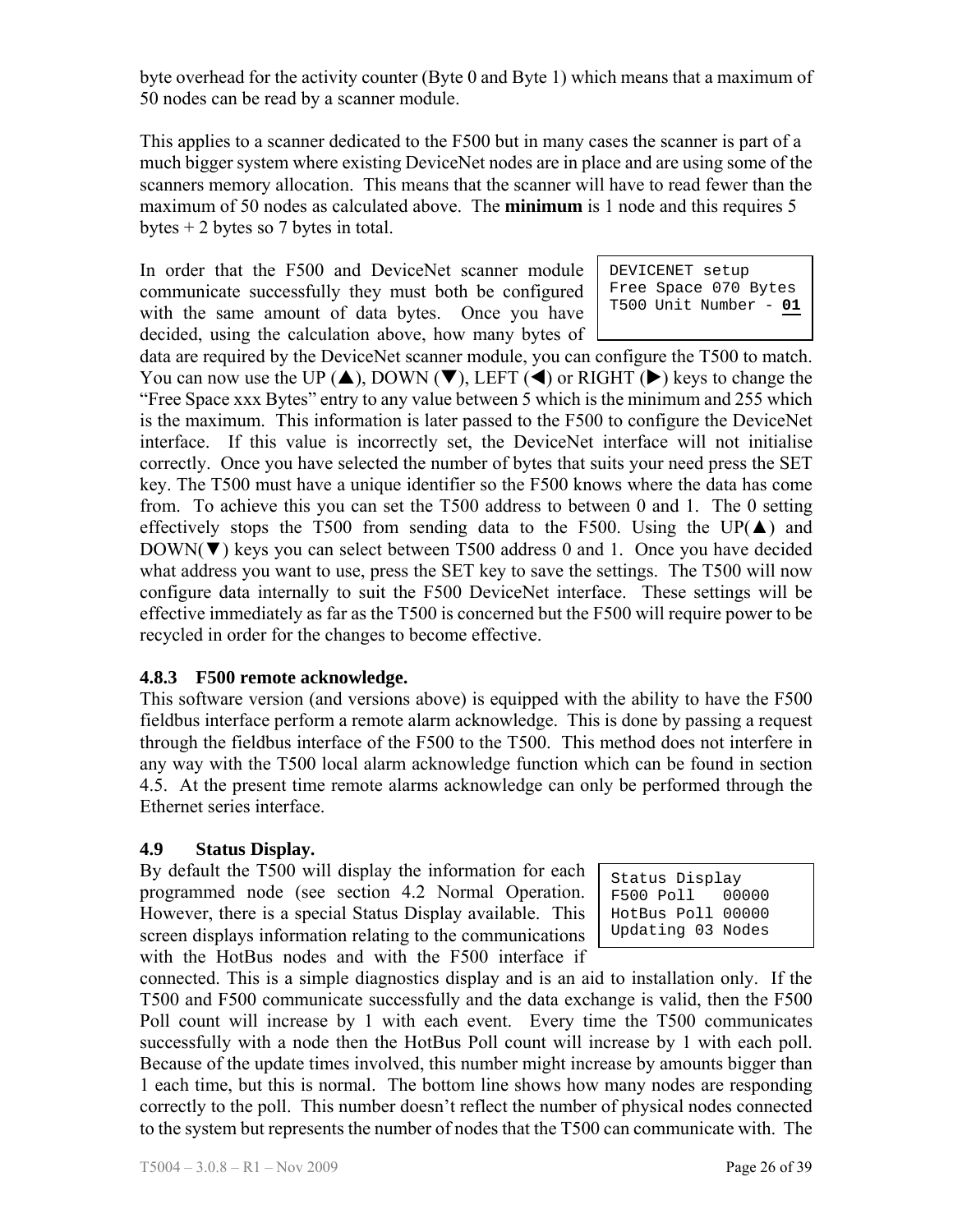Status Display can be selected at any time by pressing the SET key to select the main menu. From the main menu pressing the UP  $(\triangle)$  key will select the "Status Display" option, and pressing SET again will select the "Sensor Display" (normal display) option. If an alarm occurs while viewing the Status Display, then the alarm display will operate as normal, however, you will need to select "Sensor Display" to be able to view the offending sensor and the alarm condition.

## **4.10 Sensor name editing.**

In order that the information displayed on the T500 LCD screen is as meaningful as possible, the T500 is equipped with the ability to display a name associated with each of the 64 sensors. The T500 is supplied with a default set of sensor names, Sensor 1, Sensor 2….Sensor 255, Sensor 256. PC software is available to allow the editing and then downloading of the sensor names to the T500 Elite. Each name is limited to 20 characters in length and once edited; the names can be saved on the PC for use again later.

## **4.11 Downloading.**

If DOWNLOAD is selected from the main menu then the T500 will stop monitoring the sensors and enter the download mode. This mode allows you to download useful sensor names from a PC via the sensor naming utility software. If this option is selected by mistake pressing the

 DOWNLOADING .. PRESS SET TO ABORT

SET key will abort the download without any changes taking place. If download is selected and download fails for whatever reason, then the download will automatically abort after 1 minute. Pressing SET during a download will abort the download at the next available point and therefore data downloaded to that point will still be valid.

The T500 must be connected to the PC through the standard RS232 serial port using a standard serial communications lead. Only three pins are used TX, RX, and Ground so it is acceptable to use a null modem cable.

The PC software has been designed to allow you to give names to all 256 sensors which apply more appropriately than the default name Sensor Number 1, Sensor Number 2… Each name is limited to 20 characters in length and can be any combination of letters numbers and spaces. The 20 character limit is applied because the display used on the T500 has lines of 20 characters and a single line has been allocated to the displaying of the sensor name. Please refer to the manual accompanying the PC software for further detail of its use. To download the sensor names run the PC software, load your saved name file or if this is the first time then edit your names and save them; connect the PC to the T500 as described above and using the T500 menu as described above select DOWNLOAD. Clicking the "TEST CONNECTION" button on the PC screen will check the communications connections with the T500 and ensure that the software is correctly set up. Now click the DOWNLAOD button on the PC screen. The names for the 256 sensors will be downloaded in order to the T500. Each downloaded name is check for errors and the T500 confirms that the data is valid before the next name is downloaded. In order to help keep you informed of the progress of the download the T500 will show the number of the sensor that was most recently successfully downloaded. The PC software will also display confirmation of the download process. If an error is detected then the download will retry a number of times before eventually aborting the download. Any names that have been successfully download before the error will be retained by the T500 and only the data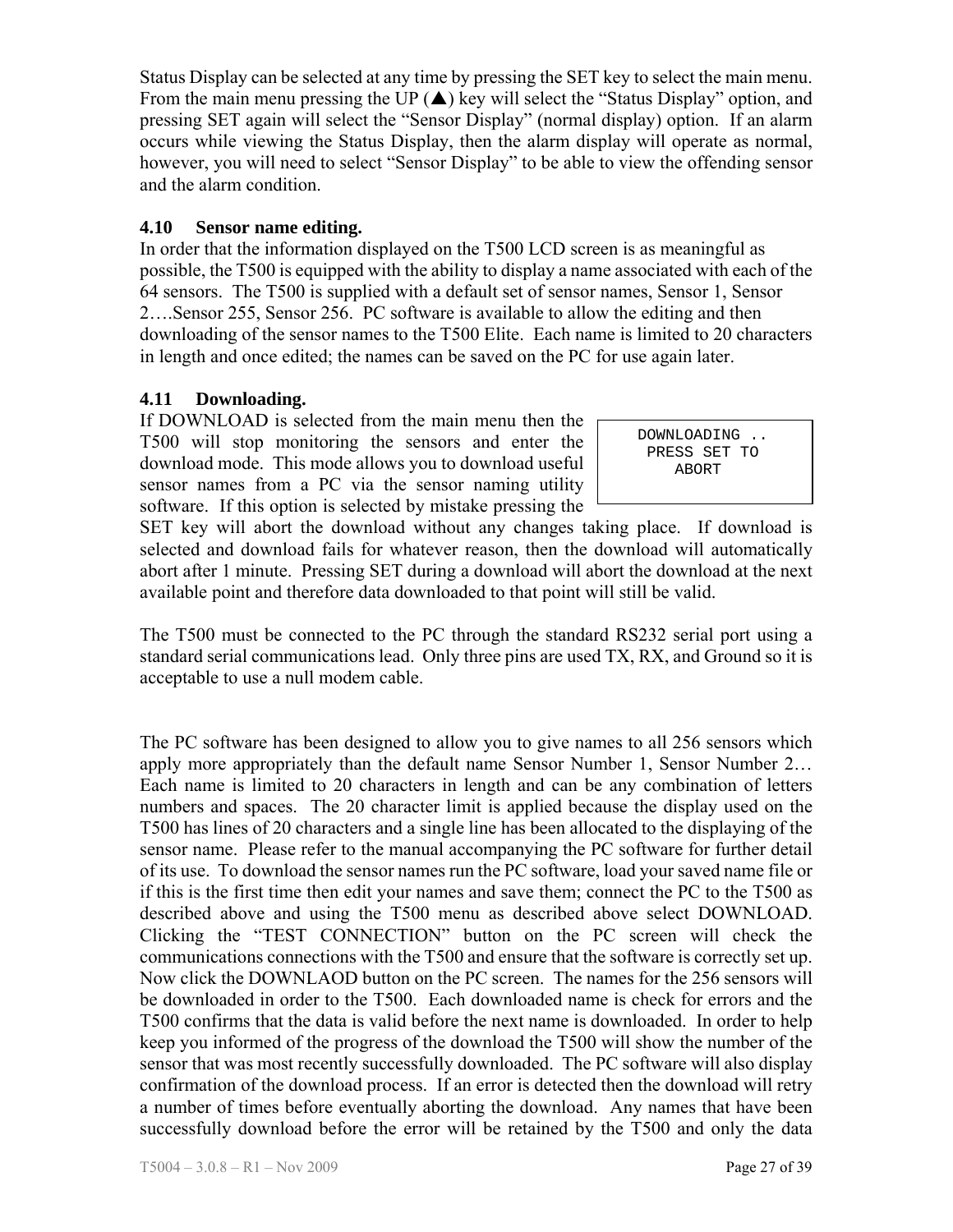following the error will be lost. If a download is terminated by an error then the download can be started again immediately by clicking the DOWNLOAD button the PC screen and the download will begin from the start of the process. If the download is unattended and fails to complete the software will automatically time out and return back to the normal

monitoring state after 1 minute. The download can be manually aborted at any time by pressing the SET key on the T500, or the download abort button on the PC, this will bring the download to a stop at the end of the current name. When a download is complete the T500 will display a

 DOWNLOADING .. COMPLETE

completion message for 2 seconds and then it returns back to the normal operation mode.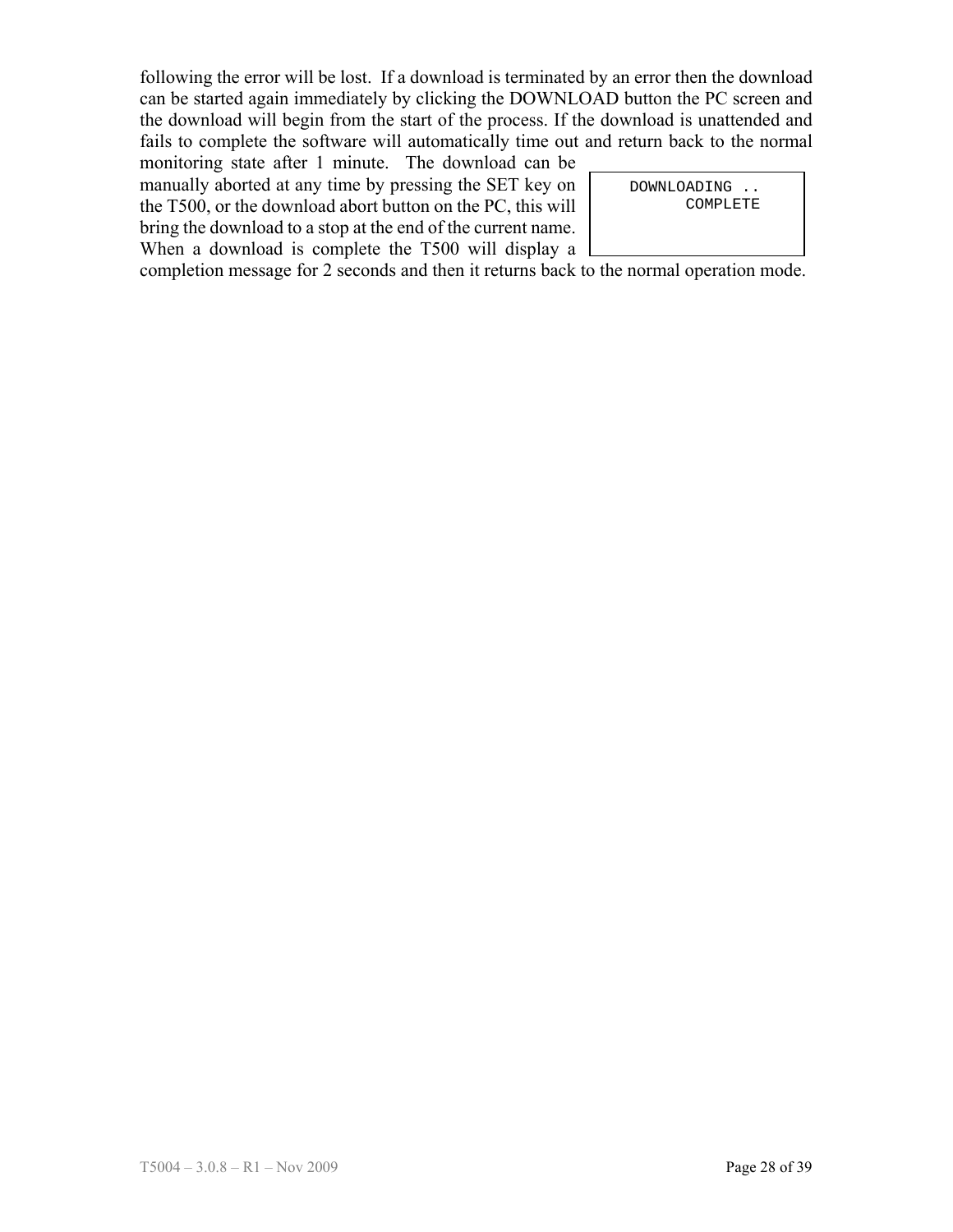## **CHECKLIST For problems after initial start-up**

- 1. Is there excessive interference on the electrical power supply? Power conditioners and surge (spike) suppressor may have to be fitted.
- 2. Has the wiring for the Sensors been routed away from power cables? See paragraph 3.
- 3. Is the T500 Elite circuit properly grounded?
- 4. Is the Micro-processor control unit overheating? If so mount it in a temperature-controlled environment of maximum temperature 104°F (40°C).
- 5. Check that high powered two way radios are not operated immediately near the T500 Elite control unit or Sensors as this will affect the performance.
- 6. Check that the communications/power cable is connected correctly and in accordance with DRG 'D','H' and' J'.
- 7. If the T500 display shows only information similar to this example and does not update the temperature on screen then you are

attempting to run the T500 without having configured sensors first. This can happen when you pressed SET to exit the setup screen without first saving any configuration. To clear this problem,

Sensor Number 1 Temperature =  $\langle - \rangle$ °F Amb <->°F :Relay 00 Rel 30: Abs 140: NTC

remove power from the T500, wait approximately 5 seconds and then re apply power. The T500 should now enter the initial set up mode as described in section 4.1.

- 8. Have you set the optional R5004 address switch correctly?
- 9. If you are using NTC sensors have you set the Relative and/or Absolute alarm level **ABOVE the NORMAL** working conditions for the sensor.
- 10. If you have programmed an NTC sensor and do not have a sensor connected, then an open circuit sensor alarm will occur. Unused sensors on a TN4e should be programmed as CNT type, see 11 below.
- 11. Ensure that any unused CNT inputs are programmed as 'ALARM WHEN ON' to avoid unexpected alarms.
- 12. Ensure that any unused PTC inputs have a wire link connected across the sensor terminals to avoid unexpected alarms.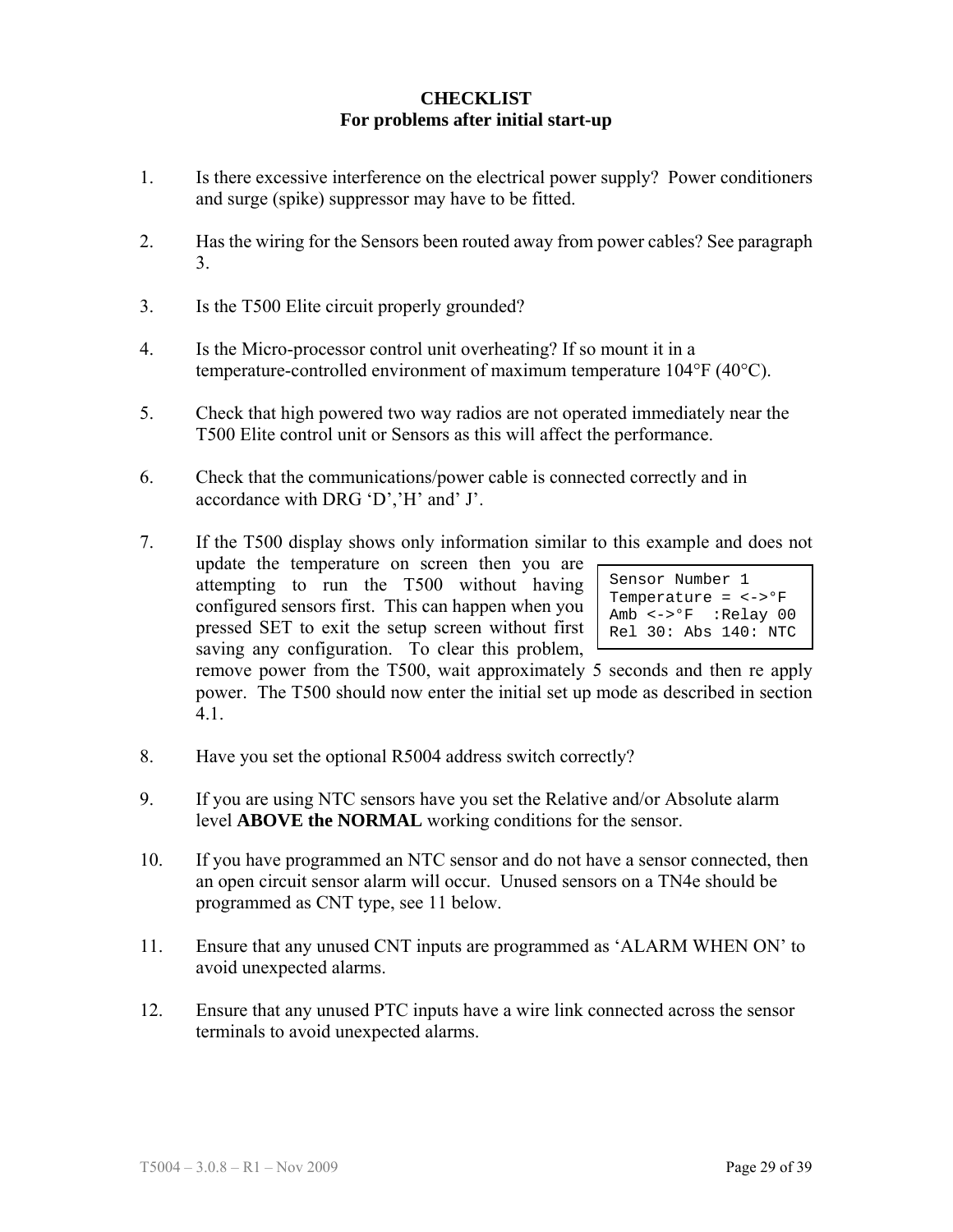**5. CONTACT INFORMATION** 



 **www.go4b.com**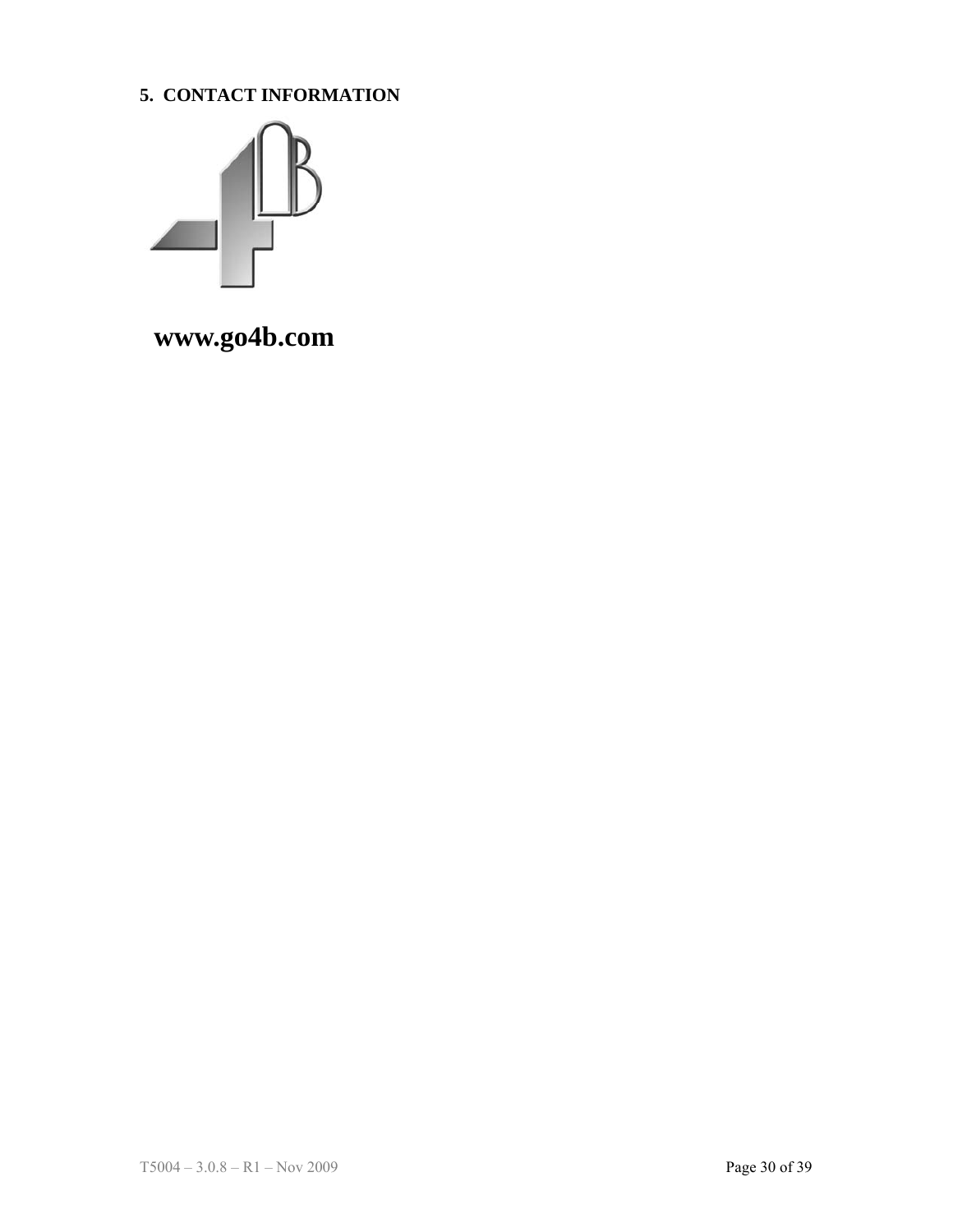



**-**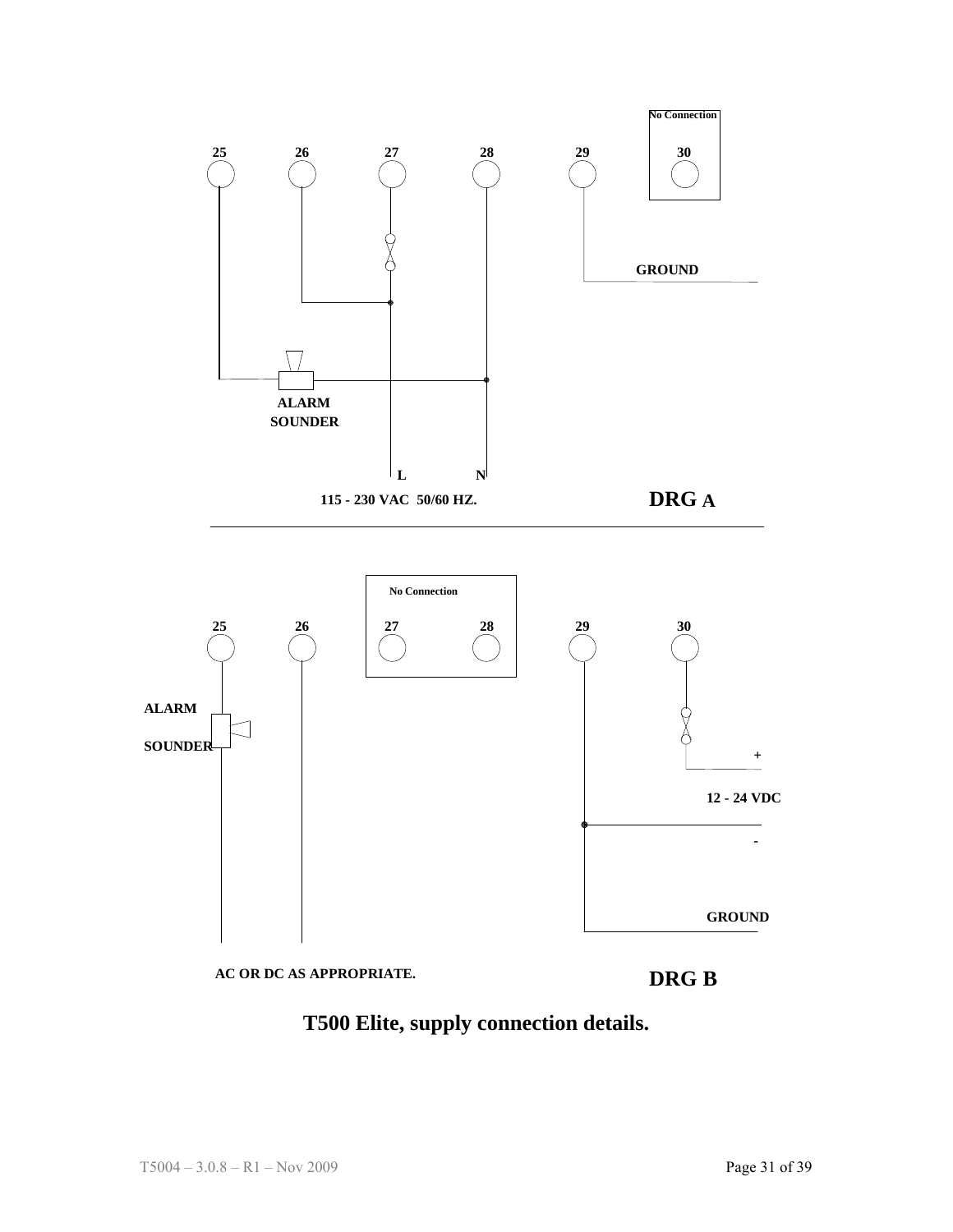

#### **NOTE**

The special temperature sensor probe for use in a Class II Division 1 location has a connection for liquidtight flexible metal conduit.

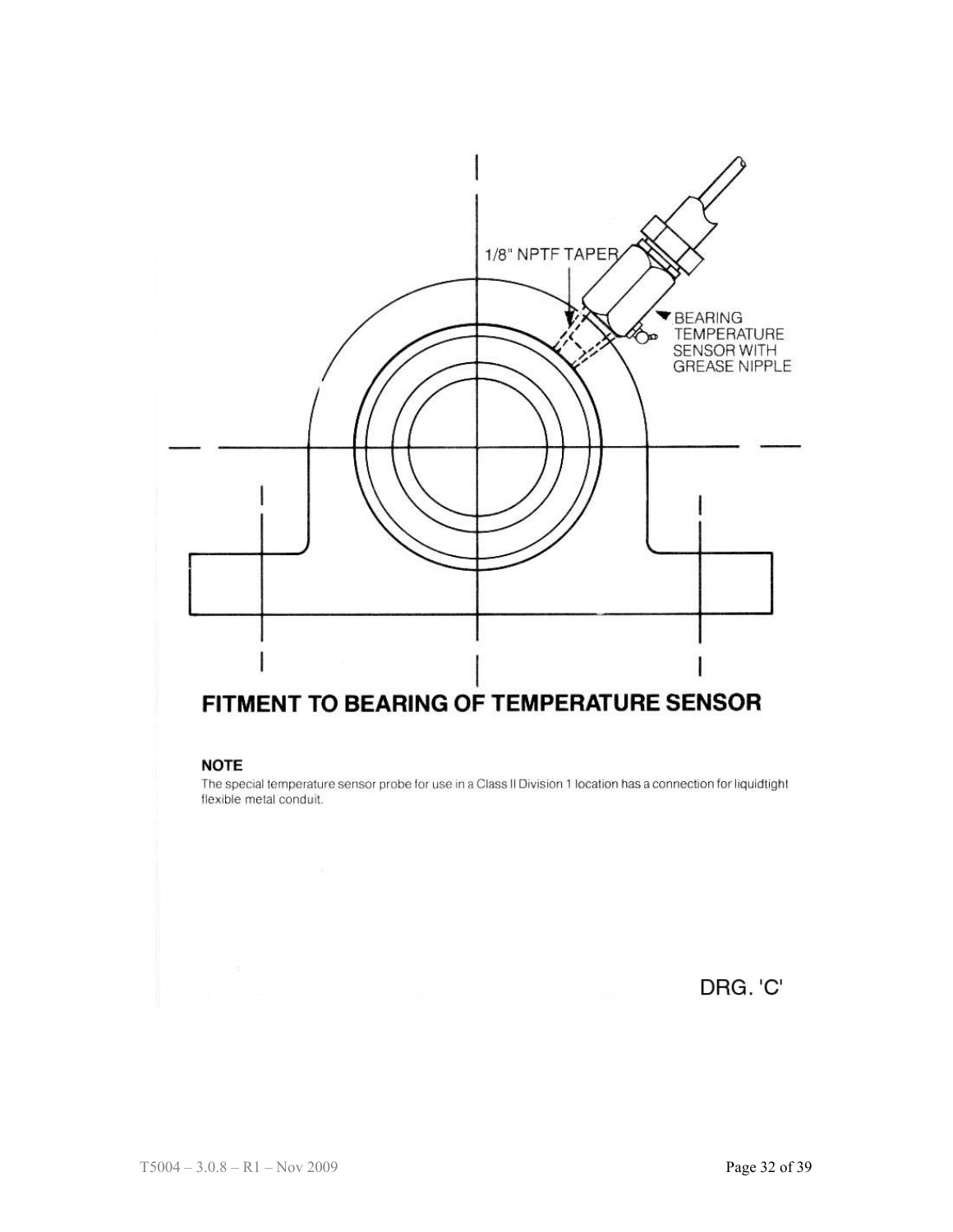

#### BLOCK DIAGRAM AND SENSOR WIRING DRG. 'D' DRG. 'D' DRG. 'D'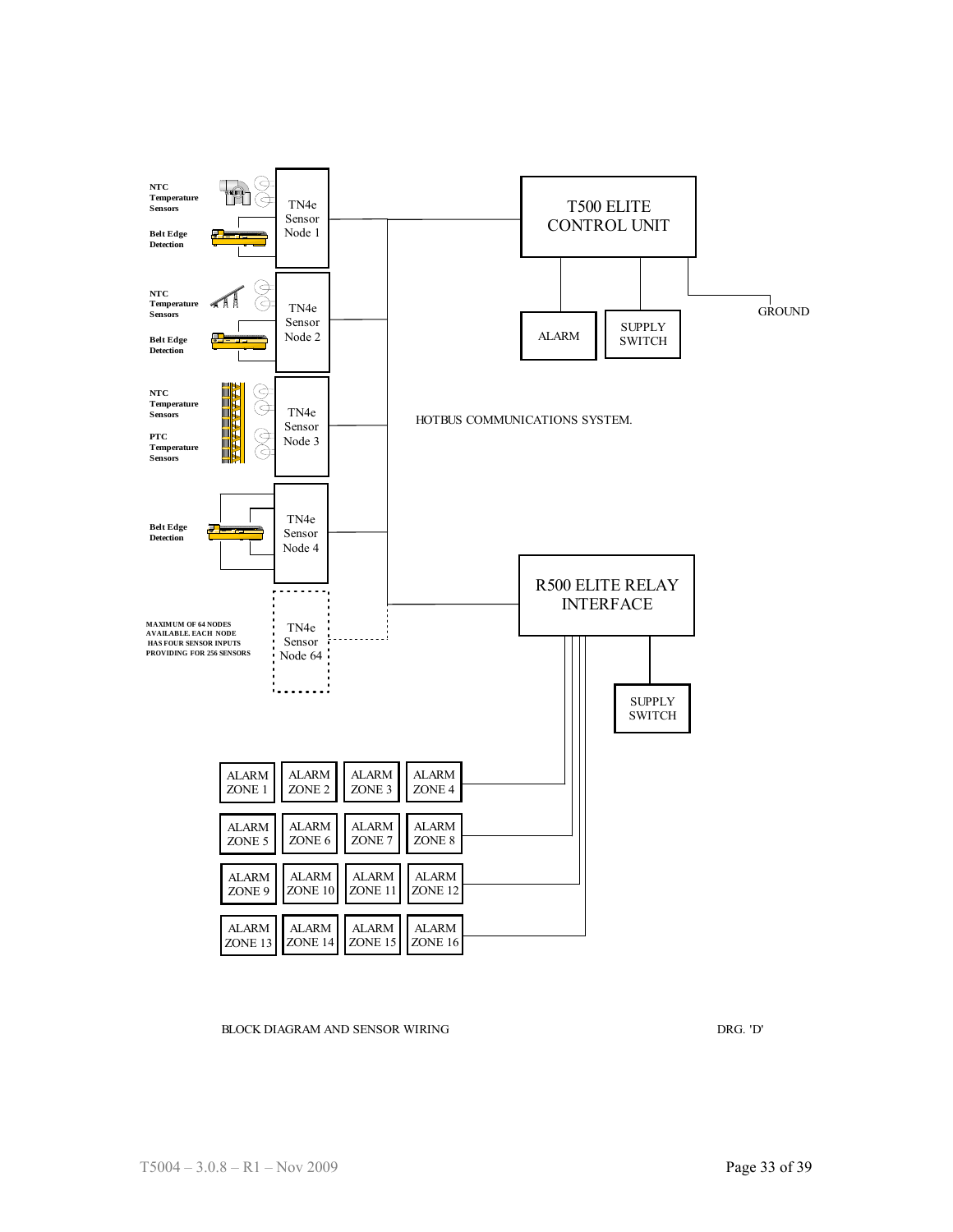R500 RELAY INTERFACE. RELAY CONNECTION DETAILS.



DRG'E'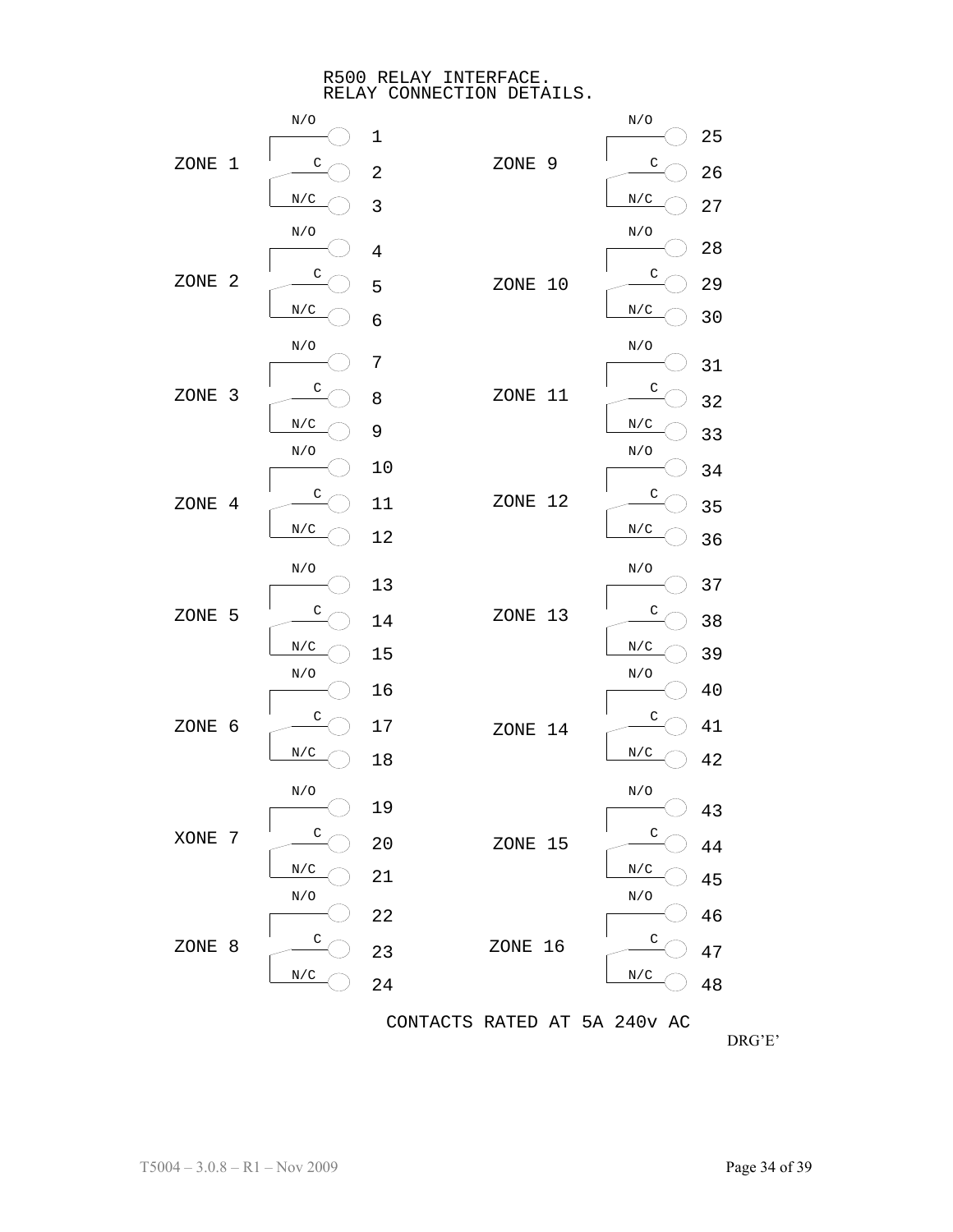



**DRG 'G'**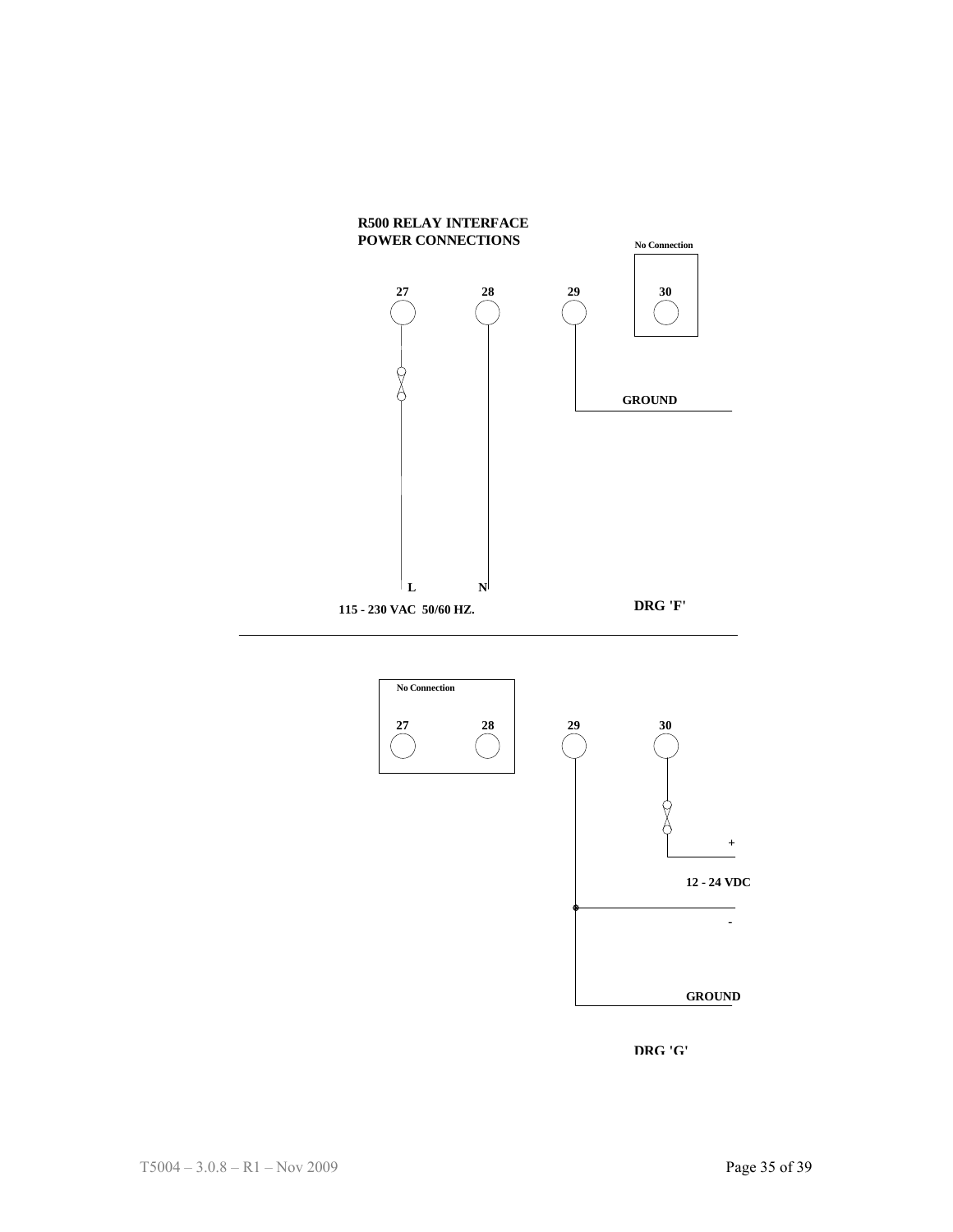# T500/R500 HOTBUS CONNECTIONS





# TN4e SENSOR CONNECTIONS



DRG J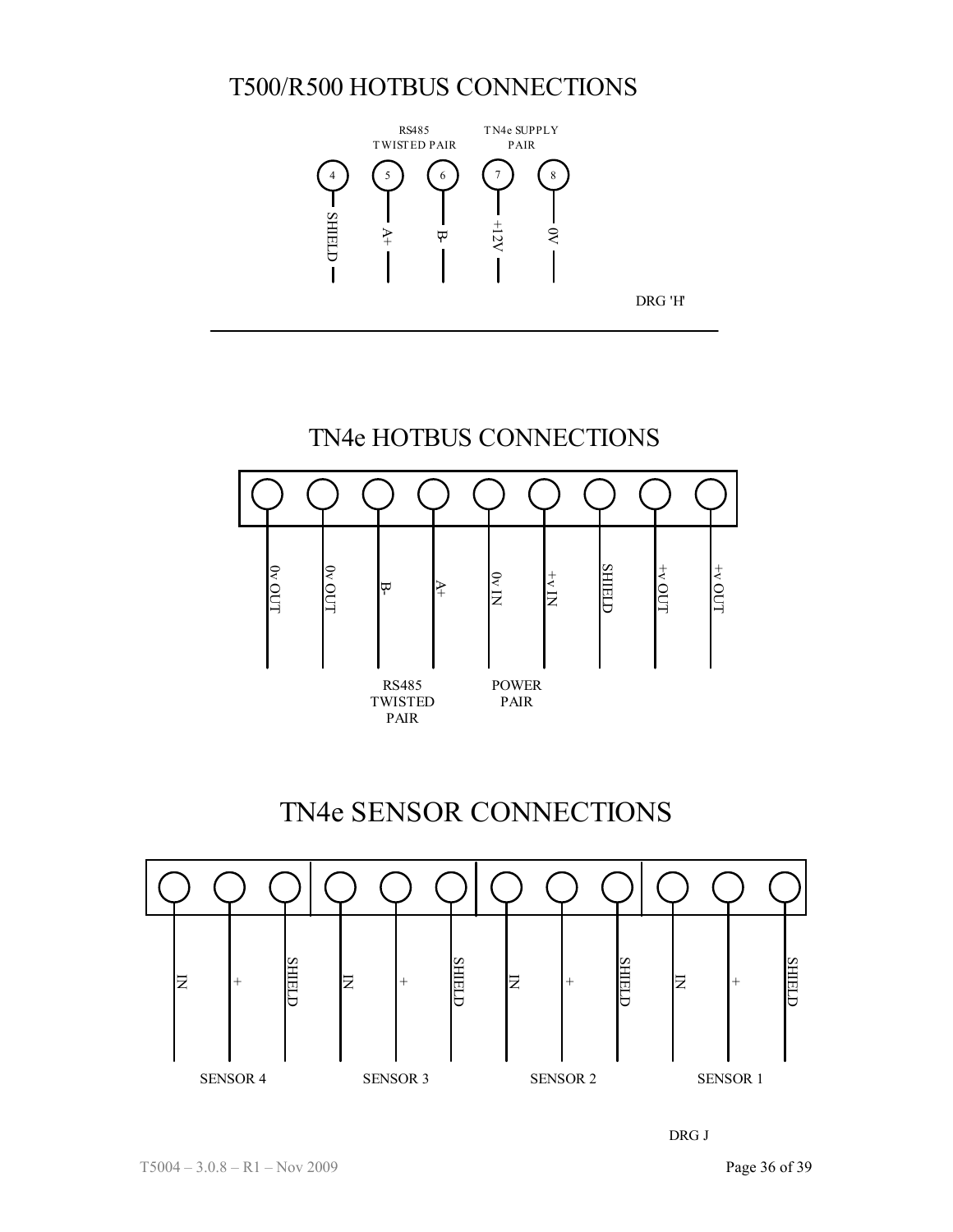

HOTBUS RS485 Twisted pair communications ca ble

FIG.1 (This is equivalent to fig.2)



Figure 2 shows the correct approach to wiring the T500 HotBus system with nodes. The maximum cable distance between ends is 1KM, but this is only possible with good wiring practice.

Figure 3 shows an example of the wrong way to wire the T500 HotBus system. You are NOT allowed to wire branches off of the main cable run. Incorrect wiring will cause signal reflections in the wire which in turn causes poor communications reliability.

Each end of the communications cable MUST be terminated with a 1200HM resistor  $\frac{1}{4}$  watt or above.

There is no minimum cable distance between nodes.

Ensure that the wiring is neat and tidy. Avoid loose wires which may cause shorting.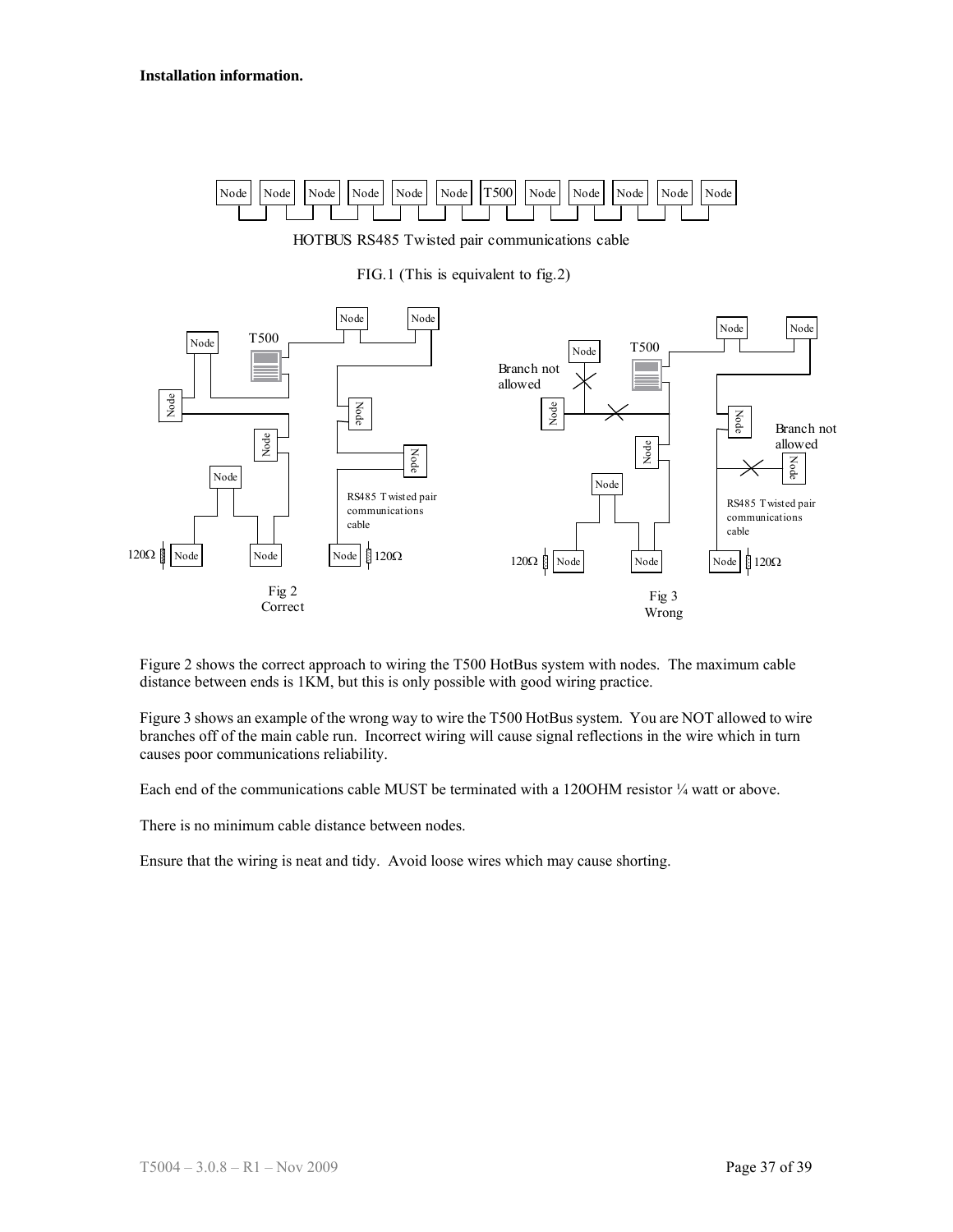#### **WARRANTY INFORMATION**

#### 1. EXCLUSIVE WRITTEN LIMITED WARRANTY

ALL PRODUCTS SOLD ARE WARRANTED BY THE COMPANY (4B COMPONENTS LIMITED, (4B) BRAIME ELEVATOR COMPONENTS LIMITED, AND (4B) S.E.T.E.M. Sarl) HEREIN AFTER REFERRED TO AS 4B TO THE ORIGINAL PURCHASER AGAINST DEFECTS IN WORKMANSHIP OR MATERIALS UNDER NORMAL USE FOR ONE (1) YEAR AFTER DATE OF PURCHASE FROM 4B. ANY PRODUCT DETERMINED BY 4B AT ITS SOLE DISCRETION TO BE DEFECTIVE IN MATERIAL OR WORKMANSHIP AND RETURNED TO A 4B BRANCH OR AUTHORIZED SERVICE LOCATION, AS 4B DESIGNATES, SHIPPING COSTS PREPAID, WILL BE, AS THE EXCLUSIVE REMEDY, REPAIRED OR REPLACED AT 4B'S OPTION.

#### 2. DISCLAIMER OF IMPLIED WARRANTY

NO WARRANTY OR AFFIRMATION OF FACT, EXPRESSED OR IMPLIED, OTHER THAN AS SET FORTH IN THE EXCLUSIVE WRITTEN LIMITED WARRANTY STATEMENT ABOVE IS MADE OR AUTHORIZED BY 4B. 4B SPECIFICALLY DISCLAIMS ANY LIABILITY FOR PRODUCT DEFECT CLAIMS THAT ARE DUE TO PRODUCT MISUSE, ABUSE OR MISAPPLICATIONS, AS AUTHORIZED BY LAW, 4B SPECIFICALLY DISCLAIMS ALL WARRANTIES THAT THE PRODUCT IS FIT OR MERCHANTABLE FOR A PARTICULAR PURPOSE.

#### 3. NO WARRANTY "BY SAMPLE OR EXAMPLE"

ALTHOUGH 4B HAS USED REASONABLE EFFORTS TO ACCURATELY ILLUSTRATE AND DESCRIBE THE PRODUCTS IN ITS CATALOGS, LITERATURE, AND WEBSITES, SUCH ILLUSTRATIONS AND DESCRIPTIONS ARE FOR THE SOLE PURPOSE OF PRODUCT IDENTIFICATION AND DO NOT EXPRESS OR IMPLY A WARRANTY AFFIRMATION OF FACT, OF ANY KIND OR A WARRANTY OR AFFIRMATION OF FACT THAT THE PRODUCTS WILL CONFORM TO THEIR RESPECTIVE ILLUSTRATIONS OR DESCRIPTIONS. 4B EXPRESSLY DISCLAIMS ANY WARRANTY OR AFFIRMATION OF FACT, EXPRESSED OR IMPLIED, OTHER THAN AS SET FORTH IN THE EXCLUSIVE WRITTEN LIMITED WARRANTY STATEMENT ABOVE, INCLUDING, WITHOUT LIMITATION, THE IMPLIED WARRANTIES OF MERCHANTABILITY AND FITNESS FOR A PARTICULAR PURPOSE.

#### 4. LIMITATION OF DAMAGES

ANY LIABILITY FOR CONSEQUENTIAL, INCIDENTAL, SPECIAL, EXEMPLARY, OR PUNITIVE DAMAGES, OR FOR LOSS OF PROFIT WHETHER DIRECT OR INDIRECT, IS EXPRESSLY DISCLAIMED.